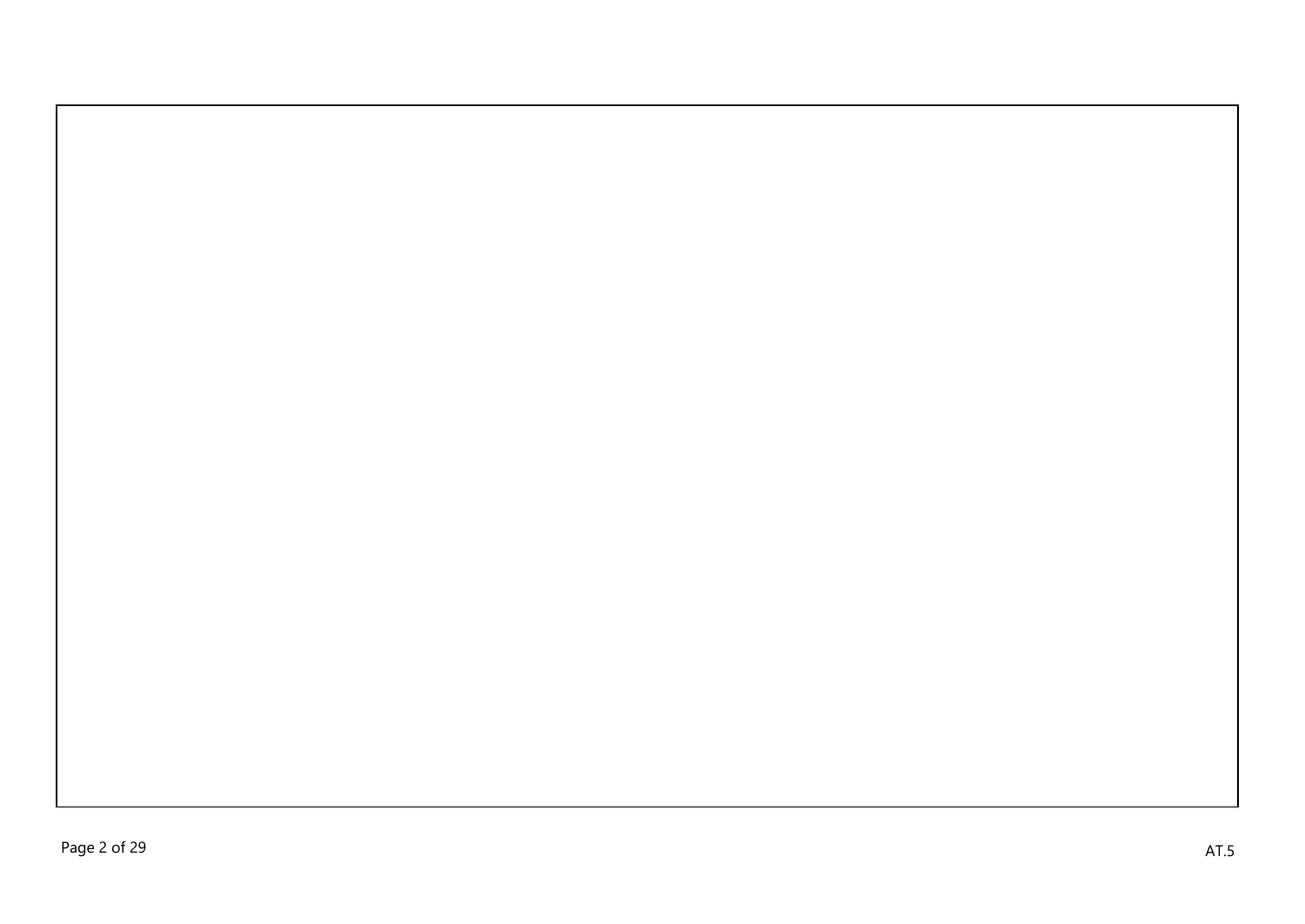| #              | Island         | House Name   | Name                      | Sex       | National ID | ، ه ، ره<br>مر، مر                     | ىئرىتر                                                                                                                                                                                                                                       |
|----------------|----------------|--------------|---------------------------|-----------|-------------|----------------------------------------|----------------------------------------------------------------------------------------------------------------------------------------------------------------------------------------------------------------------------------------------|
|                | HA. Thakandhoo |              |                           |           |             |                                        |                                                                                                                                                                                                                                              |
|                | HA. Thakandhoo | Aadamy Hiya  | Maasha Rasheed            | F         | A061467     | ا پر تمر <sub>س</sub> پر تر<br>مرکز کر | گرىنگە كەرىنېوتر                                                                                                                                                                                                                             |
| $\overline{c}$ | HA. Thakandhoo | Aafehi       | Ali Fazeel                | M         | A295954     | رچمنځرسیه                              | أة و توسي                                                                                                                                                                                                                                    |
| $\mathsf{3}$   | HA. Thakandhoo | Aage         | Khadeeja Abdul Rahman     | F         | A295933     | پر<br>مر                               | ر د د ده ده ده ده و.<br>زمرنج د ه تر د برر و بر                                                                                                                                                                                              |
| 4              | HA. Thakandhoo | Aasthaanaa   | Mariyam Eeman Ali         | F         | A310210     | ۇ ھۇبىر                                | وبممرو بإؤنثر كمي                                                                                                                                                                                                                            |
| 5              | HA. Thakandhoo | Aavehi       | Aminath Rasheeda          | F         | A095134     | ەء<br>مەھرىر                           | أمراضهم تمر يحر                                                                                                                                                                                                                              |
| $\,$ 6 $\,$    | HA. Thakandhoo | Aavehi       | Abdulla Rasheed           | ${\sf M}$ | A259783     | ومحمر                                  | <mark>بر25</mark> مرالله<br>بخرشوقر                                                                                                                                                                                                          |
| $\overline{7}$ | HA. Thakandhoo | Aavehi       | Mariyam Rasheeda          | F         | A296298     | ومحمر                                  | د ۵ ر ۵ سر کر شونگر                                                                                                                                                                                                                          |
| 8              | HA. Thakandhoo | Aavehi       | Fathimath Hassan          | F         | A296361     | پژځو سر                                | ق بيره برسكس                                                                                                                                                                                                                                 |
| $\overline{9}$ | HA. Thakandhoo | Aavehi       | Aishath Rasheeda          | F         | A347880     | ومحور                                  | د د د د د د د کنده کند.<br>د او د کنده د سمونه کند                                                                                                                                                                                           |
| 10             | HA. Thakandhoo | Alhivilla ge | Adnan Ali                 | ${\sf M}$ | A083459     | د کر و و د د کا                        | كەفرىترىش كەيچە                                                                                                                                                                                                                              |
| 11             | HA. Thakandhoo | Alhivilla ge | Hawwa Zahira              | F         | A141525     | د کرو څرنگه<br>مرم                     | برە ئەستىر ئىگە                                                                                                                                                                                                                              |
| 12             | HA. Thakandhoo | Alhivilla ge | Ali Sinan                 | ${\sf M}$ | A153835     | ەكمەرە ئىچى                            | أەسمج سوسترىتىر                                                                                                                                                                                                                              |
| 13             | HA. Thakandhoo | Alhivilla ge | Hussain Sinan             | ${\sf M}$ | A296123     | ىز مەمۇرى<br>مەم                       | <mark>جر سے ہر سو سر سر س</mark> ر سر میں میں میں میں میں ایک کا کر سر کر سر کر سر کر سر کر سر کر سر کر سر کر سر کر سر کر س<br>میں کہا کہ سر کر سر کر سر کر سر کر سر کر سر کر سر کر سر کر سر کر سر کر سر کر سر کر سر کر سر کر سر کر سر کر سر |
| 14             | HA. Thakandhoo | Alhivilla ge | Abdulla Sinan             | M         | A296124     | د کرو څرنگه<br>مرم                     | رەقمەللە سەئرىر                                                                                                                                                                                                                              |
| 15             | HA. Thakandhoo | Alhivilla ge | Mohamed Ahmed             | M         | A296125     | بر د ه و د د<br>سرم مرد                | ەر دەر<br>و ر ه ر و<br>تر پر ژ تر                                                                                                                                                                                                            |
| 16             | HA. Thakandhoo | Alivaage     | Fathimath Leena           | F         | A132930     | ەر دە                                  | قەددە بېتر                                                                                                                                                                                                                                   |
| 17             | HA. Thakandhoo | Alivaage     | Abdul Hameed Mohamed      | M         | A149599     | پەنچە                                  | גפרפג כ כגם בק                                                                                                                                                                                                                               |
| 18             | HA. Thakandhoo | Alivaage     | Rasheeda Mohamed          | F         | A295924     | ە ئورگ                                 | پُرَشوِتَرُ 2019 و د                                                                                                                                                                                                                         |
| 19             | HA. Thakandhoo | Annaarumaage | Naseema Ibrahim           | F         | A102323     | ر ه ۶ و ۶ و<br>د سرسربرو د             | ىئرىسۇ مەھمەرد                                                                                                                                                                                                                               |
| 20             | HA. Thakandhoo | Annaarumaage | Arusham Mohamed Sodhig    | M         | A259746     | ر ه ۶ و ۶ و<br>د سرسربرو د             | ر و ره در ۲۵ ورو.<br>پر دشون و بربرونر بگوری                                                                                                                                                                                                 |
| 21             | HA. Thakandhoo | Asareege     | Abdul Sattar Moosa        | M         | A090767     | ېزىسە بېرى<br>ئە                       | נסכם נסיכ כביי.<br>הסנג התופיג כי                                                                                                                                                                                                            |
| 22             | HA. Thakandhoo | Asareege     | Abdul Gaffar Moosa        | M         | A113234     | ېز سه پېړۍ<br>په                       | נס כס נס כי מגיר.<br>השנת הגנית - כן ב                                                                                                                                                                                                       |
| 23             | HA. Thakandhoo | Asareege     | Mariyam Muna Abdul Razzaq | F         | A296166     | ېز سه پېړۍ<br>په                       | ג סגם כבי גם כסגם ביב<br>כימינים כיילי וליסינומיות ביב                                                                                                                                                                                       |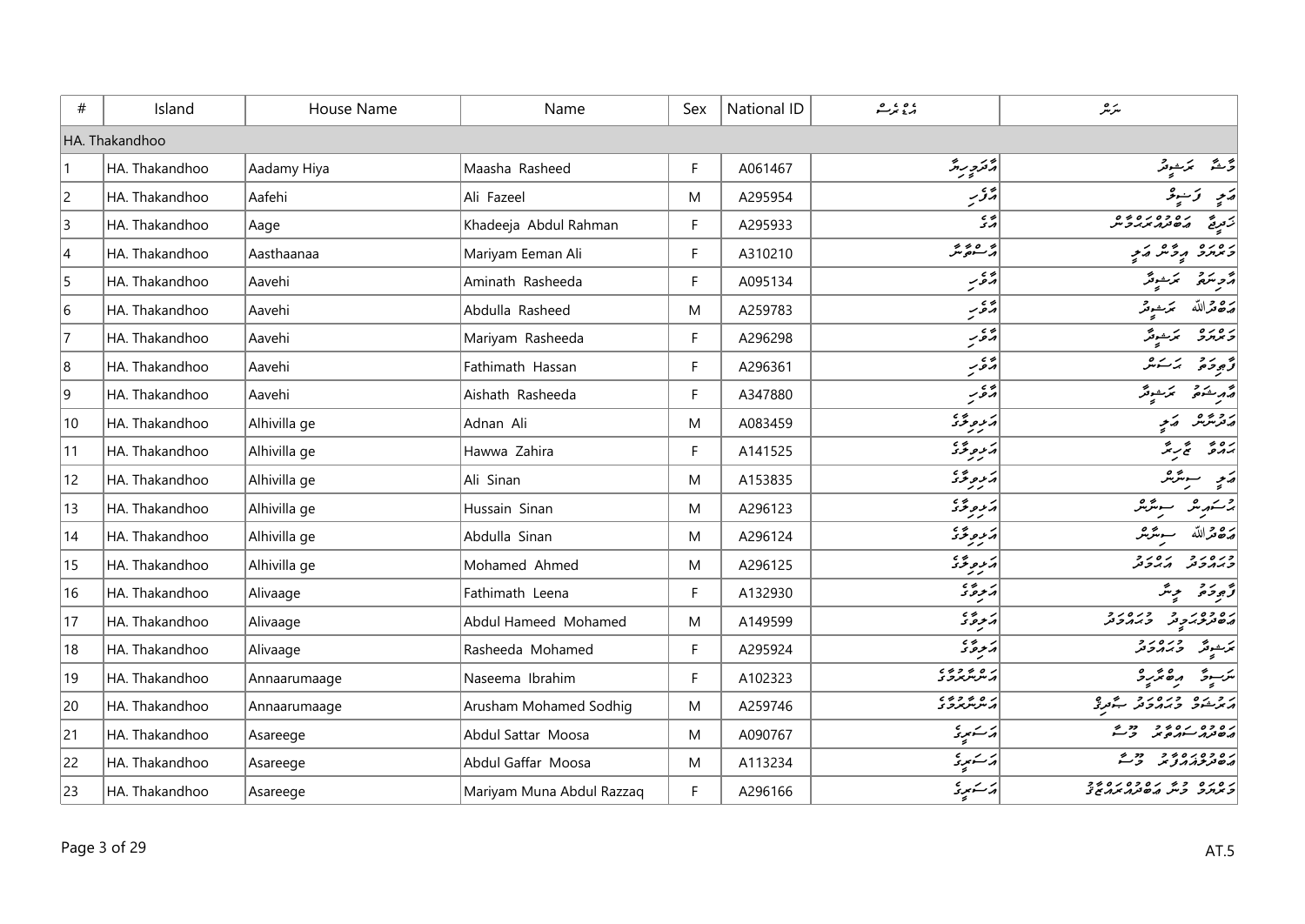| 24 | HA. Thakandhoo | Asareege             | Assadh Abdul Razzag        | M  | A296168 | ىز سەئىرى<br>ئ                                | ג פגב גם כסגם בב<br>ה' ייתרת השינות מהיב            |
|----|----------------|----------------------|----------------------------|----|---------|-----------------------------------------------|-----------------------------------------------------|
| 25 | HA. Thakandhoo | Asrafeege            | Mohamed Faiz               | M  | A094948 | ——<br> ر شونرو پر                             | وره رو و ه                                          |
| 26 | HA. Thakandhoo | Azaadhu Vaadhee      | Ramiza Hussain             | F  | A154899 | پر پر برگرمبر<br>  پر پی تعری <sub>ر</sub> کو | تجريح برستيريثر                                     |
| 27 | HA. Thakandhoo | Azaadhu Vaadhee      | Athifa Hussain             | F  | A323220 | ر د د د و د د کند.<br>مرگور د کند             | رمي پوڻڙ<br>برسەمەر                                 |
| 28 | HA. Thakandhoo | Bageechaage          | Mismaah Abdulla            | M  | A259704 | ر<br>ئەس ئە                                   | وحوته وهقرالله                                      |
| 29 | HA. Thakandhoo | Bageechaage          | Rugiyya Ahmed              | F  | A296025 | ر<br>صی گوی                                   | و وه دورو                                           |
| 30 | HA. Thakandhoo | Bageechaage          | Hishama Abdulla            | F  | A296027 | ر په دي.<br>په نړۍ                            | أرشَّقَ صَصْغَراللَّه                               |
| 31 | HA. Thakandhoo | Bahaaruge            | Zulaikha Gasim             | F  | A090712 | ر پر د ،<br>©رتمری                            | ە ئەرەر ئ <sup>ە</sup> ئەسرە                        |
| 32 | HA. Thakandhoo | Bashimaage           | Tazkiah Ali Hussain        | F  | A259730 | ر<br>ئەبرىرى                                  | وتمروش وكمو بر سكر مر                               |
| 33 | HA. Thakandhoo | Bashimaage           | Fathimath Waheedha         | F  | A296247 | لقىرچ                                         | وَجوحَهِ وَرِمَّر                                   |
| 34 | HA. Thakandhoo | <b>Beauty Flower</b> | Hussain Zahin              | M  | A081679 | ەرمۇ زېمۇ ئىر                                 | يز سكر مثل التجار مثل                               |
| 35 | HA. Thakandhoo | <b>Beauty Flower</b> | Mohamed Ziyad              | M  | A296435 | ەرمىسى ئەرىپىيە<br>مەسىر ئەرىپە               | وره رو در پرور<br>د <i>پرو</i> تر برور              |
| 36 | HA. Thakandhoo | <b>Beauty Flower</b> | Ahmed Zaheen               | M  | A296441 | ەرمۇز ۋە<br>مەھ زىۋە بىر                      | رەرو ئەربىر                                         |
| 37 | HA. Thakandhoo | Bokarumaage          | Ahmed Latheef Mohamed      | M  | A094436 | پر ر د ه ،<br>  خان مرد د                     | גם גב <sub>באש</sub> פ כגם גב<br>גגבע באינ כגהכת    |
| 38 | HA. Thakandhoo | Bokarumaage          | Sajida Mohamed Musthafa    | F  | A296061 | پر ر د » ><br>ن مرد د                         | ر دره دره د و دره<br>سگهنگر وبرابروتر و ب           |
| 39 | HA. Thakandhoo | California           | Mausooma Abdul Kareem      | F. | A095875 | ا عموم شریحه<br>مشخور سریحه                   | י דח מסיקרי מי<br>11. הר הסיק <i>ר</i> י <i>ק</i> ב |
| 40 | HA. Thakandhoo | California           | Rilvan Abdul Kareem        | M  | A260179 | ، وه سرگر                                     | ە بەھەر دە دەرىرە<br>مېرىشوشىر ئەھەر <i>ۋىر</i> ى   |
| 41 | HA. Thakandhoo | California           | Shahdha Abdul Kareem       | F  | A296466 | ، وه مبرد<br>موفر مبرد                        | شروش مەەمەر دە                                      |
| 42 | HA. Thakandhoo | Chaandhaneege        | Abdul Latheef Abdul Kareem | M  | A084413 | كۇسرىر سرچ                                    | גם כסגם פי גברסגם<br>השנה בתור השניבט תב            |
| 43 | HA. Thakandhoo | Chaandhaneege        | Fathmath Zahiyya           | F. | A296391 | كۇسرىر سرچ                                    | وتجوحكم بمرور                                       |
| 44 | HA. Thakandhoo | Chabeyleege          | Sofiyya Ibrahim            | F  | A090709 | ری د ؟<br>کوه مرد                             | ينورش رەپرىر                                        |
| 45 | HA. Thakandhoo | Chabeyleege          | Aishath Shaheeda           | F  | A122990 | رى<br>كى <sub>ۋ</sub> ە <del>ئ</del> رى       | أقهر مشورة الشريقة                                  |
| 46 | HA. Thakandhoo | Daisy Villa          | Naseema Hussain            | F  | A069112 | ،<br>پې پېړنگر                                | ىئەسەدىخە<br>ئ<br>جر سەمەر بىر                      |
| 47 | HA. Thakandhoo | Daisy Villa          | Ali Fayaz                  | M  | A155198 | يې پېړۍ تنگه<br>د کلوم                        | ە ئەر                                               |
| 48 | HA. Thakandhoo | Daisy Villa          | Aishath Feeza              | F. | A161425 | اء<br>موسو                                    | پھر مشہور<br>م                                      |
| 49 | HA. Thakandhoo | Daisy Villa          | Fairooza Abdulla           | F  | A259773 | ې<br>نامورځه                                  | مَە قراللّه<br>ر دو»<br>زېر پن                      |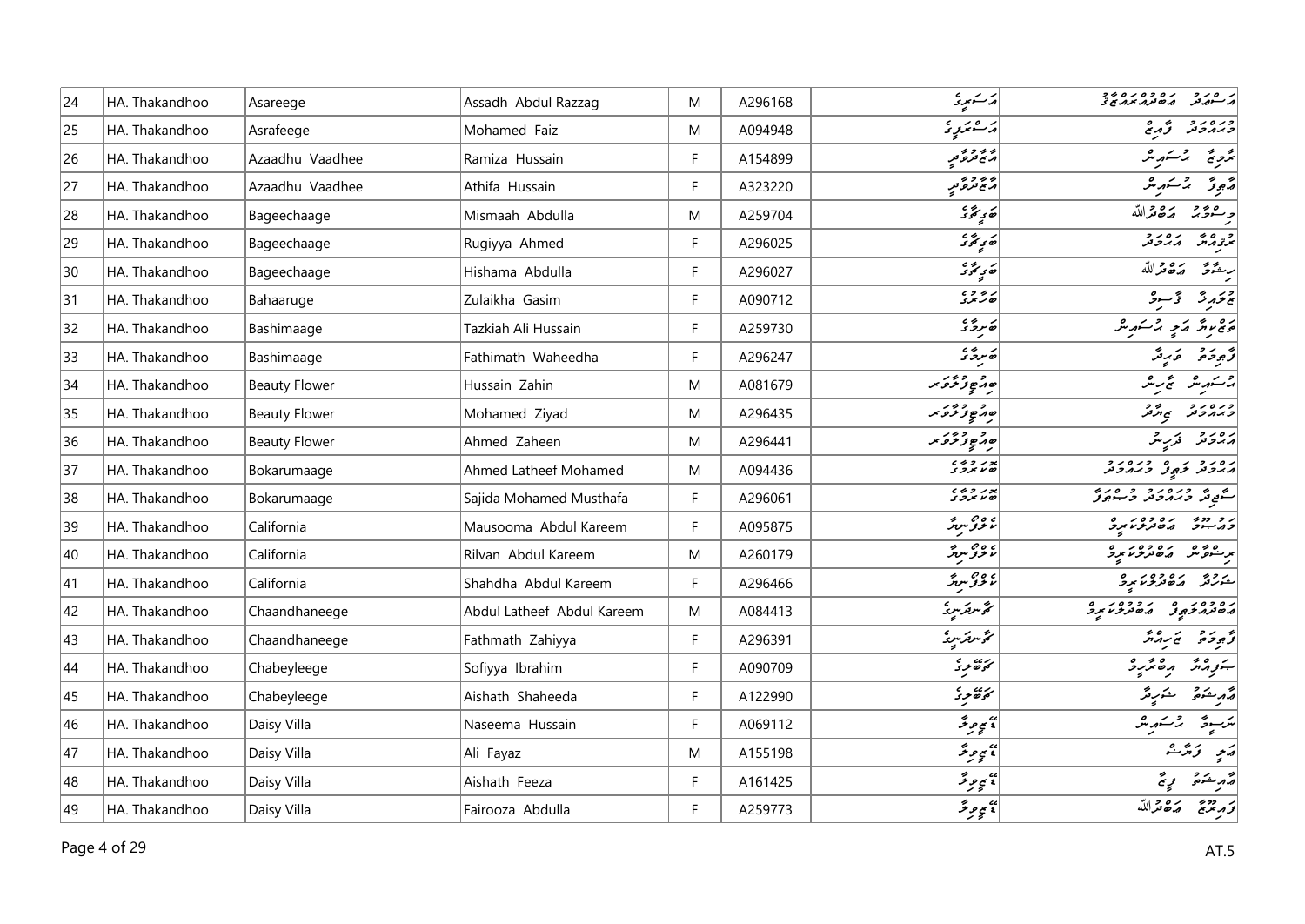| 50 | HA. Thakandhoo | Daisy Villa    | Aminath Faiza           | F  | A296540 | اءِ <sub>مح</sub> وظ                                                                                               | تو ٌ مرسح<br>و در دره<br>ارد سره<br>برگ                                                                                                                                                                                          |
|----|----------------|----------------|-------------------------|----|---------|--------------------------------------------------------------------------------------------------------------------|----------------------------------------------------------------------------------------------------------------------------------------------------------------------------------------------------------------------------------|
| 51 | HA. Thakandhoo | Daisy Villa    | Fiyaza Abdulla          | F. | A296543 | اء<br>مورگر                                                                                                        | ەھەراللە                                                                                                                                                                                                                         |
| 52 | HA. Thakandhoo | Daisymaage     | Safraz Ali              | M  | A296338 | $\begin{array}{c} \overline{c} \neq \overline{c} \ \overline{c} \circ \overline{c} \circ \overline{c} \end{array}$ | $rac{1}{2}$<br>$\frac{1}{2}$                                                                                                                                                                                                     |
| 53 | HA. Thakandhoo | Dhilbahaaruge  | Ibrahim Shujau          | M  | A064898 | ه در ۶ و ۷<br>ترنژه رنگری                                                                                          | ە ھەترىرى<br>مەھىرىرى<br>ر ج خ ح<br>مشتوی در                                                                                                                                                                                     |
| 54 | HA. Thakandhoo | Dhilbahaaruge  | Fathimath Azra          | F. | A295991 | و در ۶ و ۷<br>ترنژه رنجری                                                                                          | توجدة مقرش                                                                                                                                                                                                                       |
| 55 | HA. Thakandhoo | Dhilkashge     | Abdul Razzaq Mohamed    | M  | A122419 | دره <i>۲</i> شوی                                                                                                   | و رە ر د<br>تر پروتر<br>ן 3 ק 2 ק 2 ק<br>4 ק ש ג 4 ק 7 ק 7 ק                                                                                                                                                                     |
| 56 | HA. Thakandhoo | Dhilkashge     | Abdul Sattar Mohamed    | M  | A260077 | .<br>درگر <i>ما</i> شو ک                                                                                           | נסכם נסמכ כנסנכ<br>גם <i>נגר – יותר ביי</i> תכינ                                                                                                                                                                                 |
| 57 | HA. Thakandhoo | Dhilkushaage   | Hassan Waheed           | M  | A296281 | دره <sup>و</sup> پر پر پر<br>درنوم شور                                                                             | ئەستەش <sub>ئۇ ي</sub> رىتى<br> -                                                                                                                                                                                                |
| 58 | HA. Thakandhoo | Dhoadhi        | Ali Sifaah              | M  | A090765 | ج<br>مومر                                                                                                          | ړې سرگه<br>مړينې                                                                                                                                                                                                                 |
| 59 | HA. Thakandhoo | Dhoadhi        | Shaama Ahmed Rasheed    | F  | A259786 | ج<br>موقو                                                                                                          |                                                                                                                                                                                                                                  |
| 60 | HA. Thakandhoo | Dhoadhi        | Mohamed Sifaaz          | M  | A296160 | ە<br>مۇمر                                                                                                          |                                                                                                                                                                                                                                  |
| 61 | HA. Thakandhoo | Dhoadhi        | Mariyam Shifa           | F  | A296161 | اچھور                                                                                                              | ترەرە شەۋ                                                                                                                                                                                                                        |
| 62 | HA. Thakandhoo | Dhoalhabumaage | Mohamed Samih           | M  | A292963 | ? ر و » ›<br>  ترتر ه و ی                                                                                          | ورەرو گەرو                                                                                                                                                                                                                       |
| 63 | HA. Thakandhoo | Dhoalhabumaage | Fathimath Shany         | F  | A375875 | ہ ر د د »<br>ترترے تر ت                                                                                            | قەر ئەھم ئىققىر                                                                                                                                                                                                                  |
| 64 | HA. Thakandhoo | <b>Dhoores</b> | Ali Ibrahim             | M  | A106713 | ود ۽ ه<br>تعريجه شک                                                                                                | أوبح وهتربرد                                                                                                                                                                                                                     |
| 65 | HA. Thakandhoo | <b>Dhoores</b> | Maryam Fauziyya Ibrahim | F  | A146408 | دد ،<br>تربر گ                                                                                                     | נסנס נד כמי תסתיכ                                                                                                                                                                                                                |
| 66 | HA. Thakandhoo | <b>Dhoores</b> | Aminath Ibrahim         | F  | A254351 | ود ۽ ه                                                                                                             | أترجم بمصرير                                                                                                                                                                                                                     |
| 67 | HA. Thakandhoo | <b>Dhoores</b> | Suhaa Mohamed           | F  | A259745 | ود ۽ ه                                                                                                             | روم ورەرو                                                                                                                                                                                                                        |
| 68 | HA. Thakandhoo | <b>Dhoores</b> | Aishath Saudiyya        | F. | A296286 | ود ۽ ه                                                                                                             | د در در دره در در در در شور مرکز در شرکتر در شرکتر در شرکتر در شرکتر در شرکتر در شرکت استان به این شرکت به شرکت<br>مرکز شرکت استان شرکتر در شرکتر در شرکتر در شرکتر در شرکتر در شرکتر شرکت استان شرکت استان شرکت استان شرکت استا |
| 69 | HA. Thakandhoo | <b>Dhoores</b> | Abdulla Ibrahim         | M  | A296287 | ود ۽ ه                                                                                                             | مَصْدَاللَّهُ مِصْغَرِ وَ                                                                                                                                                                                                        |
| 70 | HA. Thakandhoo | <b>Dhoores</b> | Abdul Rahman Ibrahim    | M  | A296288 | ود ۽ ه                                                                                                             | גם כם גם כם מקס בים                                                                                                                                                                                                              |
| 71 | HA. Thakandhoo | <b>Dhoores</b> | Aishath Nada Ali        | F  | A296289 | ود ۽ ه<br>تعريجه شک                                                                                                | ة مركزة الكراة من المراجع.<br>المركزة المراجع<br>المركزة المراجع.                                                                                                                                                                |
| 72 | HA. Thakandhoo | <b>Dhoores</b> | Hisham Ali              | M  | A328990 | دد ۽ ه                                                                                                             |                                                                                                                                                                                                                                  |
| 73 | HA. Thakandhoo | Dhuni          | Fathimath Simla         | F  | A154043 | اقرسر                                                                                                              | قەدە سوڭ                                                                                                                                                                                                                         |
| 74 | HA. Thakandhoo | <b>Dhuni</b>   | Mohamed Fayaz           | M  | A296121 | قرسر                                                                                                               | و ره ر د<br><i>د ب</i> رگرفر<br>تر پژ ہے۔                                                                                                                                                                                        |
| 75 | HA. Thakandhoo | Dhuni          | Mariyam Nilaama         | F. | A296128 | قرسر                                                                                                               | دەرە سەۋە                                                                                                                                                                                                                        |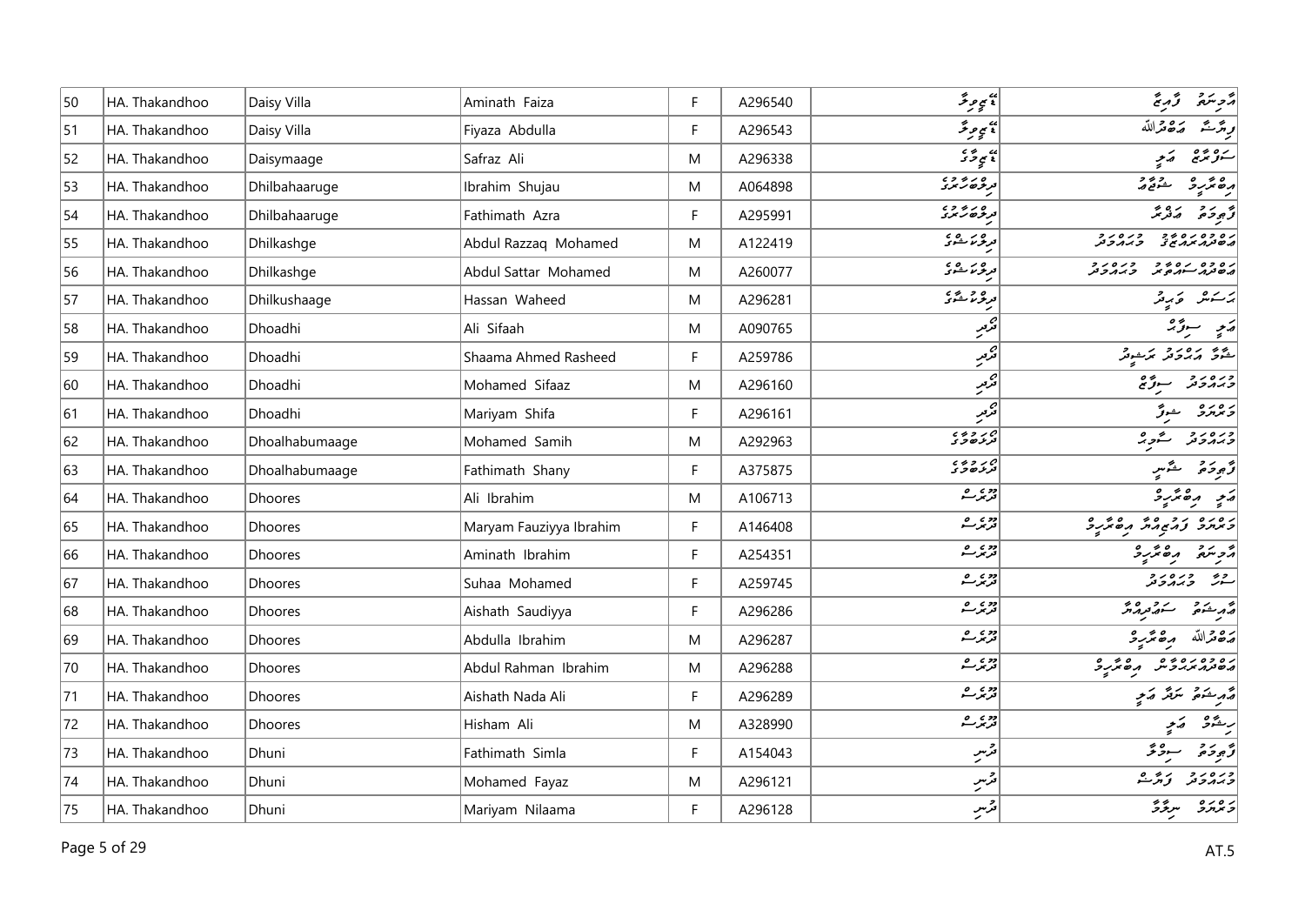| 76  | HA. Thakandhoo | Diamond Villa    | Mohamed Saamee            | M  | A296203 | ئەر ئەندى ھ <sub>و</sub> مۇ                                    | و ره ر و<br><i>د ب</i> رگرفر<br>ستثمج                                                                                                                                                                                            |
|-----|----------------|------------------|---------------------------|----|---------|----------------------------------------------------------------|----------------------------------------------------------------------------------------------------------------------------------------------------------------------------------------------------------------------------------|
| 77  | HA. Thakandhoo | Endherimaage     | Ibrahim Gasim             | M  | A032267 | ا د عروز پرځ د                                                 |                                                                                                                                                                                                                                  |
| 78  | HA. Thakandhoo | Endherimaage     | Ali Qasim                 | M  | A063940 | ء عرو سرچ <sub>ک</sub> ے<br> مرتق <i>د بر</i> چ <sub>ک</sub> ے |                                                                                                                                                                                                                                  |
| 79  | HA. Thakandhoo | Endherimaage     | Ahmed Imaadhu             | M  | A296206 | ه و و و و و<br>مرمر <i>مرد</i> و                               | رەر دەر                                                                                                                                                                                                                          |
| 80  | HA. Thakandhoo | Faza             | Sameera Abdul Kareem      | F  | A090794 | ترتج                                                           | ر ده ده ده ده د ه<br>سوچگر ها مورد <i>با پ</i> رد                                                                                                                                                                                |
| 81  | HA. Thakandhoo | Faza             | Nahla Ahmed               | F  | A152754 | ترتج                                                           | بروی بره رو                                                                                                                                                                                                                      |
| 82  | HA. Thakandhoo | Faza             | Nafha Ahmed               | F  | A296034 | ترتج                                                           | برە بەر بەر د                                                                                                                                                                                                                    |
| 83  | HA. Thakandhoo | Feeroazuge       | Abdul Raheem Abdul Rahman | M  | A296261 | د چ و ۽<br>پوسمبر                                              | נס כם נים נים בס נים בים הרים ביותר ביותר ביותר ביותר ביותר ביותר ביותר ביותר ביותר ביותר ביותר ביותר ביותר בי<br>המסבקה ביותר ביותר ביותר ביותר ביותר ביותר ביותר ביותר ביותר ביותר ביותר ביותר ביותר ביותר ביותר ביותר ביותר ב |
| 84  | HA. Thakandhoo | Feeroazuge       | Aminath Vizna             | F  | A296263 | ه و ه و ،<br>مړين د                                            | أزجر سكرة وتح مثر                                                                                                                                                                                                                |
| 85  | HA. Thakandhoo | Feeroazuge       | Siuna Abdul Rahman        | F  | A296265 | و چې د په<br>مړينې د                                           | سەدىئىر<br>ر ه وه ر ه د ه<br>پره تربر تر تر                                                                                                                                                                                      |
| 86  | HA. Thakandhoo | Feeroazuge       | Mariyam Sama              | F  | A296266 | و ه و ۽<br>پي مريج و                                           | ر ه ر ه<br><del>ر</del> بربرگ<br>سەۋ                                                                                                                                                                                             |
| 87  | HA. Thakandhoo | Feeroazuge       | Hawwa Salima              | F  | A296268 | د ج و ۽<br>ويترين <sub>ک</sub>                                 | برە ئە<br>ستكورٌ                                                                                                                                                                                                                 |
| 88  | HA. Thakandhoo | Fehivilaage      | Abdul Kareem Dawood       | M  | A073563 | ۇروڭۇ                                                          | ره وه ر<br>پره ترڅرند پرو<br>پر دو و<br>تو <sub>م</sub> هر تو                                                                                                                                                                    |
| 89  | HA. Thakandhoo | Fehivina         | Rugiyya Mohamed           | F  | A296569 | ۇروپر                                                          | כ סיב כממכיב<br>מצמאי כממכינ                                                                                                                                                                                                     |
| 90  | HA. Thakandhoo | Fesco Hiyaa      | Hawwa Sifana              | F  | A296528 | ې <sup>60</sup> ته پر                                          | بروبح<br>سىۋىتر                                                                                                                                                                                                                  |
| 91  | HA. Thakandhoo | Feyrugasdhoshuge | Fathimath Gasim           | F  | A089539 | دے ورصور و د<br>قریمری سستمبر مر <sub>ک</sub>                  | ۇيوخۇ قېسىۋ                                                                                                                                                                                                                      |
| 92  | HA. Thakandhoo | Fini Asseyri     | Ahmed Thasleem            | M  | A090803 | و سره ده مش <sub>عر</sub>                                      | ره رو ده وه                                                                                                                                                                                                                      |
| 93  | HA. Thakandhoo | Fini Asseyri     | Ali Faisal                | M  | A296547 | ار سده مشعر                                                    | ەي ۋەبىكى                                                                                                                                                                                                                        |
| 94  | HA. Thakandhoo | Fini Asseyri     | Hussain Samir             | M  | A296548 | و سرند د محکم پر                                               | چرىسىم ھەر بۇر بۇ                                                                                                                                                                                                                |
| 95  | HA. Thakandhoo | Fini Asseyri     | Mohamed Nabeel            | M  | A296550 | ار سده من<br>بر سده شوس                                        | وره دو سکھو                                                                                                                                                                                                                      |
| 96  | HA. Thakandhoo | Finifenmaage     | Aminath Naeema Hussain    | F  | A285927 | وسوعدة                                                         | أدويتم يتمرد بالتوري                                                                                                                                                                                                             |
| 97  | HA. Thakandhoo | Finivaage        | Abdulla Rasheed           | M  | A296473 | و سرچ <sup>ي</sup>                                             | قرة قرالله تمرشونر                                                                                                                                                                                                               |
| 98  | HA. Thakandhoo | Fithuroanuge     | Abdul Raheem Adam         | M  | A103739 | و ه و ه و <u>،</u><br>و ه مرس                                  | ג 2020 - 2020<br>גם <i>נגידון בינ</i> ב                                                                                                                                                                                          |
| 99  | HA. Thakandhoo | Fiyaathoshige    | Abdulla Firag             | M  | A057670 | و پر پر ہ<br>پر مربح سربر                                      | پر ۱۵ قراند و برخ                                                                                                                                                                                                                |
| 100 | HA. Thakandhoo | Fiyaathoshige    | Aishath Sazna             | F. | A061594 | و پھر ہ<br>پر مربو سر                                          | ۇرىشۇ سىز ئىر                                                                                                                                                                                                                    |
| 101 | HA. Thakandhoo | Fiyaathoshige    | Sakeena Mohamed           | F  | A154261 | و پژ <sub>یخ مر</sub> با<br>ر                                  | سكيانثر المردور و                                                                                                                                                                                                                |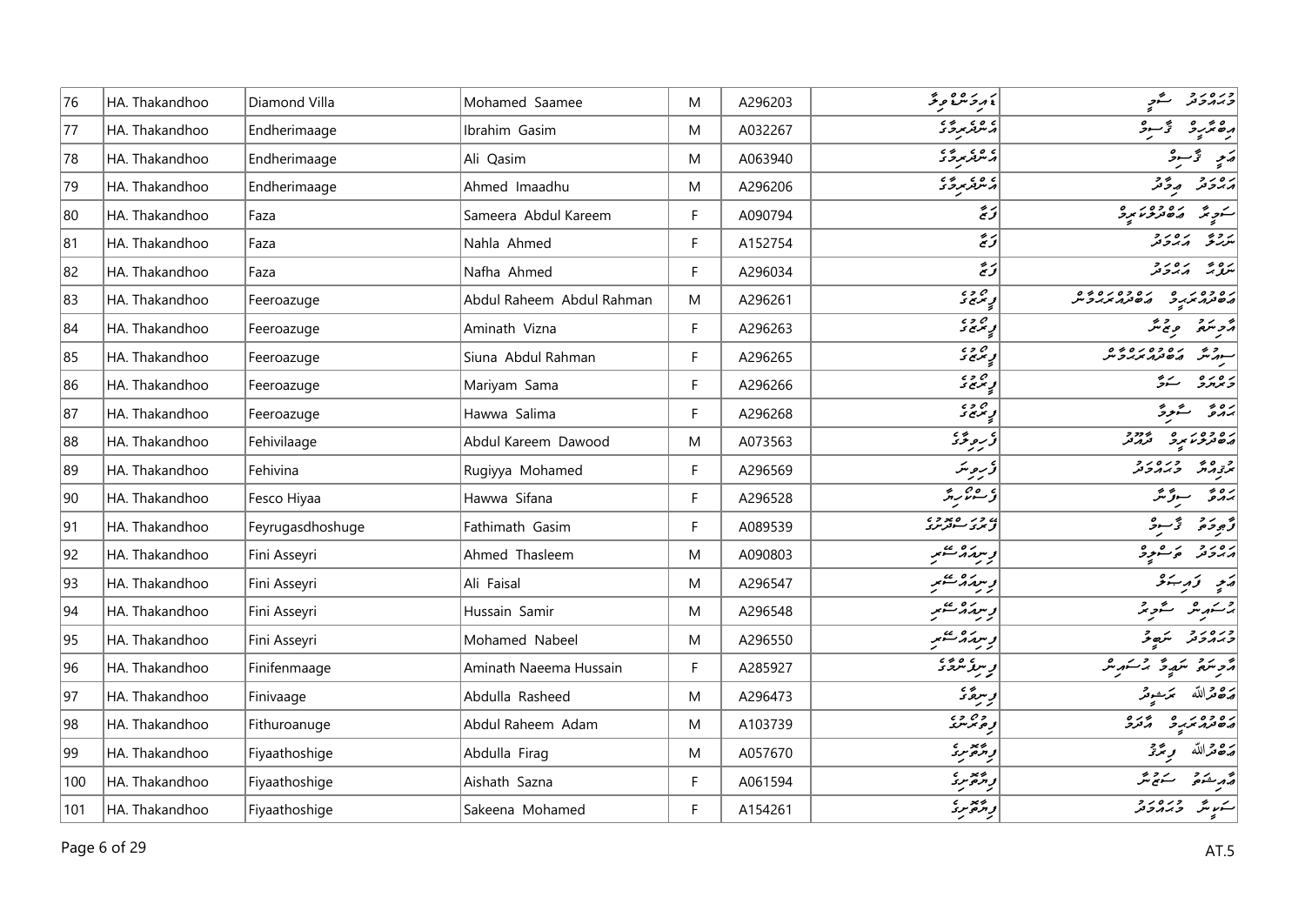| 102 | HA. Thakandhoo | Fiyaathoshige | Rasheedha Mohamed            | F         | A261491 | و پر پر<br>رگرہو سر                                       | پرَ شونگر ح پر ۱۵ د و                                |
|-----|----------------|---------------|------------------------------|-----------|---------|-----------------------------------------------------------|------------------------------------------------------|
| 103 | HA. Thakandhoo | Fiyaathoshige | Zeeniya Mohamed              | F         | A296021 | و پھر ہ<br>پر مربو سربر                                   | پی سرگر در در در                                     |
| 104 | HA. Thakandhoo | Fiyaathoshige | Mohamed Mahid Ahmed          | M         | A296022 | و پر پر<br>پر مربو سر پر                                  | ورەر د په د رەر د<br>دېرمردىر دىرىر مەددىر           |
| 105 | HA. Thakandhoo | Fiyaathoshige | Yoosuf Ismah Firag           | M         | A323300 | و پھر ہ<br>پر مربو                                        | دو وه مر مورد و پر د<br>مرسو م                       |
| 106 | HA. Thakandhoo | Gaskara       | Ahmed Siyam                  | M         | A158051 | ىر ھەرىر                                                  | بره رو سورو                                          |
| 107 | HA. Thakandhoo | Gaskara       | Aishath Ali                  | F         | A296599 | ىر ھەئەبجە                                                | أقهر شنعتى أقدمي                                     |
| 108 | HA. Thakandhoo | Green Villa   | Adam Shareef                 | M         | A067111 | <sup>ج</sup> س <sub>ي</sub> سر <sub>عر</sub> محر          | پر ده شمېر ده.<br>مرکز د شمېر د                      |
| 109 | HA. Thakandhoo | Green Villa   | Hassan Ali                   | ${\sf M}$ | A090780 | ۇ بېرىئر <sub>ى</sub> رگە<br>ئ                            | پرستانس کانو                                         |
| 110 | HA. Thakandhoo | Green Villa   | Mohamed Maniu                | M         | A160644 | <br> دىموسر <sub>ى</sub> رۇ                               | כנים ניבי ה                                          |
| 111 | HA. Thakandhoo | Green Villa   | Maaya Adam Shareef           | F.        | A357364 | دىمبەمبۇرىگە<br>ئەسىرىسىمبور                              | وَ پَر پره ځمی                                       |
| 112 | HA. Thakandhoo | Gulaabeege    | Ibrahim Rasheed              | M         | A064899 | د څه دي<br>  د څه                                         | رە ئرىر ئىسىمىتى<br>رە ئىرى                          |
| 113 | HA. Thakandhoo | Gulaabeege    | Aishath Niuma                | F         | A065819 | د و ه<br>د ژه د                                           | ה' ה' בין היה בין בין ה                              |
| 114 | HA. Thakandhoo | Gulaabeege    | Sheereena Abdulla            | F         | A076986 | د څه د                                                    | خومرمنگر <b>مَ</b> مْ قَمْرَاللّهِ                   |
| 115 | HA. Thakandhoo | Gulfaamge     | Abdul Rahman Moosa           | M         | A051500 | د ه و ه ه ،<br>د نرو د د                                  | ג ם כם גם כם מדעי.<br>גם בקה הגבית מדעיין            |
| 116 | HA. Thakandhoo | Gulfaamge     | Hassan Waheed                | M         | A090724 | د ه و ه ه ،<br>د ترتر تر                                  | پرستانئر - حاریقر                                    |
| 117 | HA. Thakandhoo | Gulfaamge     | Rasheeda Moosa               | F         | A132363 | وه پره ء<br>  د محرو د د                                  | ىرىدىر 3-ئە<br>ئ                                     |
| 118 | HA. Thakandhoo | Gulfaamge     | Aishath Asifa                | F         | A296007 | د ه و ه ه ،<br>د <del>و</del> تو <del>و</del> د           | ە ئەستىم ئەسىر                                       |
| 119 | HA. Thakandhoo | Gulfaamge     | Mariyam Asila                | F.        | A296009 | وه پ <sup>ر</sup> ه بر<br>د <del>و</del> تو و د           | ويواره ومجاندي                                       |
| 120 | HA. Thakandhoo | Gulfaamge     | Aminath Ifaasha Abdul Rahman | F         | A344525 | وه پ <sup>ر</sup> ه پ<br><sub>م</sub> حرق تر <sub>ک</sub> | ו כי הרבי הפינו בינו בים                             |
| 121 | HA. Thakandhoo | Handhuvareege | Mariyam Siyama Dawood        | F         | A027844 | ئەسەقرىر ئىچ                                              | נים נים ניירים בחבר.<br>בינו <i>ת ב</i> ניירים בנומי |
| 122 | HA. Thakandhoo | Handhuvareege | Ahmed Ashraf Dawood          | M         | A027850 | ئەسە <i>تى كى</i> رى                                      | ره ر و بر ه ره به دو و<br>پربروتر پرشوبرتی تربرتر    |
| 123 | HA. Thakandhoo | Handhuvareege | Samiya Dawood                | F         | A126694 | ئەسە <i>تى كى</i> رى                                      | سەرەر ئەدەرە                                         |
| 124 | HA. Thakandhoo | Happy Life    | Zumra Abdul Gafoor           | F.        | A095727 | ر بو <del>ت</del> ر بر ژ                                  | وه د ده وه د دو و<br>  ح ح س می هامر حمد و س         |
| 125 | HA. Thakandhoo | Happy Life    | Mariyam Zeeniya              | F         | A127647 | ر<br>موسيح مرو                                            | دەرە پېرىگە                                          |
| 126 | HA. Thakandhoo | Happy Life    | Aishath Zameera              | F         | A160540 | ئ <sub>ەبو</sub> ئەمەلۇ                                   | وكرمشكم تمحي                                         |
| 127 | HA. Thakandhoo | Happy Life    | Muneeza Abdul Gafoor         | F         | A296388 | ر بو <sub>ت</sub> و بر ژ                                  |                                                      |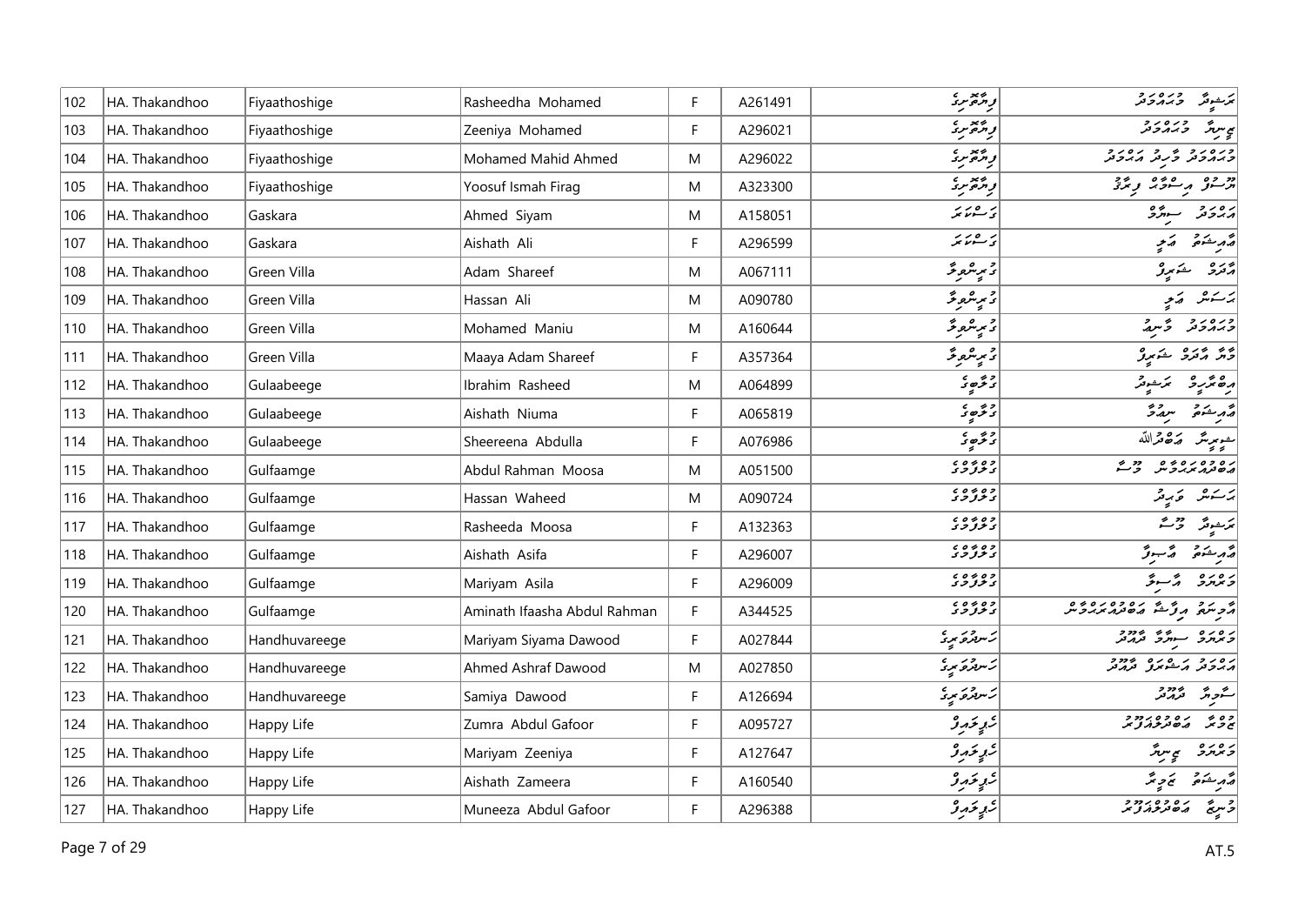| 128 | HA. Thakandhoo | Haveyli          | Ahmed Hussain           | M  | A041110 | رەيە                                 | رەرد ئەسەر                                              |
|-----|----------------|------------------|-------------------------|----|---------|--------------------------------------|---------------------------------------------------------|
| 129 | HA. Thakandhoo | Haveyli          | Mohamed Aiman Ahmed     | M  | A259760 | رەيە                                 | כמחכת התכית המכת                                        |
| 130 | HA. Thakandhoo | Haveyli          | Eema Ahmed              | F. | A259761 | ريمو                                 |                                                         |
| 131 | HA. Thakandhoo | Hazeleen         | Hawwa Nashidha          | F  | A156474 | میں موبیٹر<br>                       | رە »<br>برد ۋ<br>سُرُٹ ونگر                             |
| 132 | HA. Thakandhoo | Hazeleen         | Ahmed Nashid            | M  | A252398 | میم پیشر<br>                         | رەر ۋە ئەسىر<br>مەركىز ئىگەنىس                          |
| 133 | HA. Thakandhoo | Hazeleen         | Shahidha Abdul Rahman   | F  | A296622 | میم پیشر<br>                         | شگرنگ می ه ده د د و د و                                 |
| 134 | HA. Thakandhoo | Heenaamaage      | Ibrahim Saleem          | M  | A044838 | ر پڙو ۽<br>په                        | $rac{3}{2}$                                             |
| 135 | HA. Thakandhoo | Heenaamaage      | Mohamed Saleem          | M  | A065627 | ر پڙو ۽<br>په                        | ورەرو سەرە                                              |
| 136 | HA. Thakandhoo | Heenaamaage      | Samha Saleem            | F  | A259706 | ر پژو <sup>ي</sup>                   | سەۋە سەرە                                               |
| 137 | HA. Thakandhoo | Himaliya         | Mohamed Shiham          | M  | A152580 | رۇمۇر                                | ورەرو ئىد <i>ۇ</i> ە                                    |
| 138 | HA. Thakandhoo | Himaliya         | Juman Abdul Raheem      | M  | A295983 | رۇپەر                                | 323 - 2010 كرم<br>23 س - مەھەرمە <i>م</i> ەر            |
| 139 | HA. Thakandhoo | Hithigasdhoshuge | Mohamed Rasheed Abdulla | M  | A024928 | اره د معدود<br>اره د سوفرمرد         | وبروبرد برجونر وكامرالله                                |
| 140 | HA. Thakandhoo | Hithigasdhoshuge | Shakha Mohamed Rasheed  | F  | A259686 | <br>  ره د سود د د د<br>  ر ر        |                                                         |
| 141 | HA. Thakandhoo | Hithigasdhoshuge | Aishath Raashidha       | F  | A295957 | ر ص د و د د د<br>رح د گستور در       | ە ئەرىشكە ئەسىر ئىشرىتىگر                               |
| 142 | HA. Thakandhoo | Hiyaavahi        | Layal Abdulla           | F  | A295967 | ىرەڭرەكر                             | ترتزقر وكافرالله                                        |
| 143 | HA. Thakandhoo | Huvadhumaage     | Mohamed Moosa           | M  | A152715 | و ر و ر ء<br>ر ه مرو د               | وره دو دور                                              |
| 144 | HA. Thakandhoo | Huvadhumaage     | Fathimath Azra          | F  | A153117 | و ر و د »<br>ر ه ترو د               | وٌمِوَدَةٌ مَعْ يَدُّ                                   |
| 145 | HA. Thakandhoo | Huvadhumaage     | Haajara Moosa           | F. | A296150 | و ر و د »<br>ر ه ترو د               | وروا الملاحي                                            |
| 146 | HA. Thakandhoo | Ibrahimee Hiyaa  | Ali Naseem              | M  | A066861 | ەھ ئەرىرىدە<br>رە                    | ړی پرېږ                                                 |
| 147 | HA. Thakandhoo | Ibrahimee Hiyaa  | Suaidha Abdul Raheem    | F  | A124050 | ەھترىرىدىگر<br>سامىيە                | ره وه ره<br>پره تربر تر<br>شىمە ئەر<br>سىنە ئەر         |
| 148 | HA. Thakandhoo | Ibrahimee Hiyaa  | Abdulla Zaeem           | M  | A160438 | ەھ ئەرىرىدە<br>ر                     | رە داللە ئەرد                                           |
| 149 | HA. Thakandhoo | Ibrahimee Hiyaa  | Zaeema Abdul Raheem     | F  | A296097 | ە ھەممەر جەرىتر<br>س                 | COSON COSOL                                             |
| 150 | HA. Thakandhoo | Ibrahimee Hiyaa  | Nadheema Abdul Raheem   | F  | A296099 | ەھ ئەرىرىدىگە<br>سامىق سىمىس         | سرپور <sup>ي</sup><br>په<br>ره وه د ره<br>پره تربر تربر |
| 151 | HA. Thakandhoo | Iramaage         | Razeena Adam            | F  | A090757 | د بوره د<br>م بورگ                   | ىمەسچە ئىگر<br>پور ہ<br>پرترو                           |
| 152 | HA. Thakandhoo | Iramaage         | Aneesa Adam             | F. | A090761 | ويرًوء                               | پور ہ<br>مرکزو<br>ړ س <sub>ری</sub> ته<br>په            |
| 153 | HA. Thakandhoo | Iramaage         | Hasna Ali               | F  | A259718 | بر بر بر بر<br>بر بر <del>گ</del> ری | پرهنگ اړمو                                              |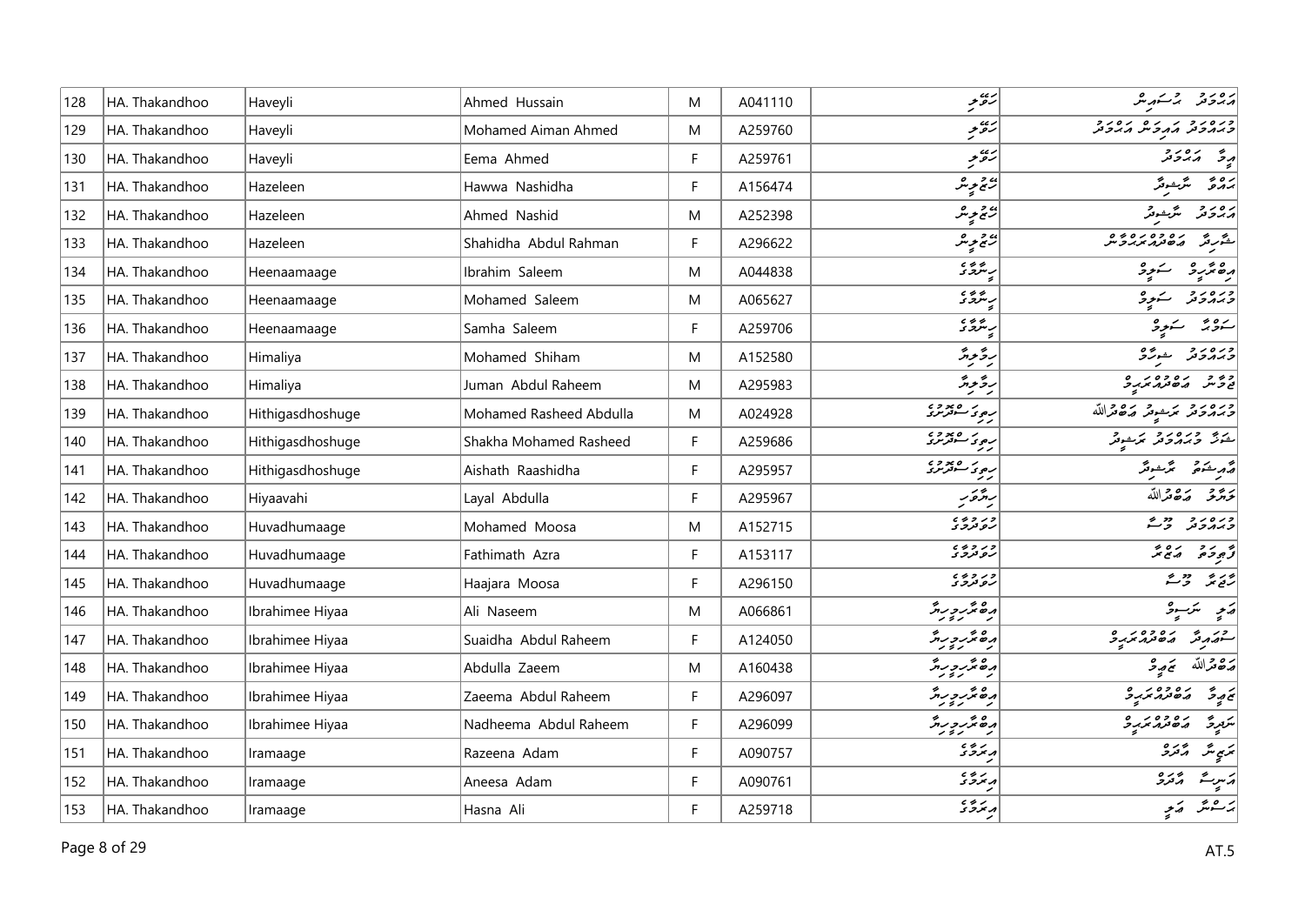| 154 | HA. Thakandhoo | Iramaage       | Isam Ali                  | M           | A259720 | د بوره د<br>م بورگ                 | $rac{22}{\frac{2}{\sqrt{2}}}$<br>ەتىر                                |
|-----|----------------|----------------|---------------------------|-------------|---------|------------------------------------|----------------------------------------------------------------------|
| 155 | HA. Thakandhoo | Iramaage       | Rasheeda Adam             | $\mathsf F$ | A296130 | <br>  بر برد د                     | لىمەشىقىر<br>ەردە                                                    |
| 156 | HA. Thakandhoo | Iramaage       | Mohamed Misbaah           | M           | A296131 | بر پر دی                           | وجهض<br>و ر ه ر و<br>و بر پر <del>و</del> تر                         |
| 157 | HA. Thakandhoo | Iramaage       | Hanaa Ali                 | F           | A296132 | پر پر دی                           | زیگر انھاجے                                                          |
| 158 | HA. Thakandhoo | Iramaage       | Nuha Ali                  | $\mathsf F$ | A381815 | پر ترم ء                           | التربح أورمج                                                         |
| 159 | HA. Thakandhoo | Irudheymaage   | Aishath Sifza             | F           | A090774 | د وړ.<br>د مرتزو د                 | و مرشوم سورمج<br>مرشوم ر                                             |
| 160 | HA. Thakandhoo | Janavareege    | Ahmed Nashid              | M           | A121800 | ئے سَرَ تَد سِرِ تَہ               | رە رو شىشەتر<br><i>م.ئ</i> ەر تىر                                    |
| 161 | HA. Thakandhoo | Janavareege    | Aminath Zaheena           | E           | A124383 | ر<br>نج مترک <sub>م</sub> سمیرند   | أأروبترة تجربتر                                                      |
| 162 | HA. Thakandhoo | Janavareege    | Abdul Basith Abdul Rahman | M           | A154044 | <br>  نے سرعہ سریحہ                | ر ه د ه ر ه ر ه<br>پره تر پر برگر<br>ر ٥ ۶ ٥ ٥ م.<br>پرچانر پژنڅ سوچ |
| 163 | HA. Thakandhoo | Janavareege    | Abdul Raoof Abdulla       | M           | A296396 | ئے مترکھ سریحہ                     | ر ۵ ۶ و ۵ روده<br>هرچوبر بوبر و<br>صقعرالله                          |
| 164 | HA. Thakandhoo | Janavareege    | Seema Abdul Rahman        | F           | A296397 | ئے مترکھ سریحہ                     | ر ه ده ره ده و.<br>پره تربر تر تر<br>سوش                             |
| 165 | HA. Thakandhoo | Janavareege    | Basim Abdul Rahman        | M           | A296398 | <br>  نئے سرچ سرچ                  | ر ٥ ۶ ٥ ٥ ٥ ٥ ٩<br>پرې تر پر بر تر س<br>ة<br>قاسىرتى                 |
| 166 | HA. Thakandhoo | Kaamineege     | Muneera Mohamed           | F           | A084714 | ام <sup>ت</sup> احر سرتد<br>مسلم   | و ره ر د<br>تر <i>پر</i> وتر<br>ۇ سېڭە                               |
| 167 | HA. Thakandhoo | Kaamineege     | Zulaikha Hassan           | F           | A258332 | مۇجەسىدى<br>سىرىيە                 | چ ئۇ م <sup>ەش</sup><br>برسەمىر                                      |
| 168 | HA. Thakandhoo | Karankaa Villa | Ahmed Ibrahim             | M           | A047633 | ر ر <sub>ە</sub> ر ئەرگە           | ر ە ر د<br>م.رى<br>ەھ ئۆر ۋ                                          |
| 169 | HA. Thakandhoo | Karankaa Villa | Abdul Razzaaq Ibrahim     | M           | A074765 | <br>  ئەئىرىدىدىن <sub>جو</sub> ڭر | נס כס נס מה כם מים ה                                                 |
| 170 | HA. Thakandhoo | Karankaa Villa | Ibrahim Hussain           | M           | A090717 | ئەئەرىئ <sup>ى</sup> بو قە         | رە ئەر ئەسىر ئىر                                                     |
| 171 | HA. Thakandhoo | Karankaa Villa | Aminath Mohamed           | F           | A090718 | ئەئەرىئ <sup>ى</sup> بو قە         | وشريده<br>و ره ر و<br>تر پروتر                                       |
| 172 | HA. Thakandhoo | Karankaa Villa | Khadeeja Ibrahim          | F           | A141512 | ر برە ئە <sub>ر</sub> ئە           | ترىرچَّ<br>مەھمەرچ                                                   |
| 173 | HA. Thakandhoo | Karankaa Villa | Samiya Ibrahim            | F           | A141516 | ر برە ئە <sub>ر</sub> ئە           | ە ھەترىرى<br>سەّحەر                                                  |
| 174 | HA. Thakandhoo | Karismaa       | Saniyya Ahmed             | F           | A153489 | تأبر مشرشة                         | سكسماء برورد                                                         |
| 175 | HA. Thakandhoo | Karismaa       | Sudha Ahmed Rasheed       | F           | A259757 | تأمر سفرقه                         | ر ده بره بر بر شوتر<br>سنگر مربر د تر بر شوتر                        |
| 176 | HA. Thakandhoo | Karismaa       | Mohamed Ahmed Rasheed     | M           | A296404 | تأمر سفرقه                         | ورەرو رەرو كرىيوتر                                                   |
| 177 | HA. Thakandhoo | Karismaa       | Shahula Ahmed Rasheed     | F           | A296406 | ئە بىر س <sup>ە</sup> ئە           | كاركاني أوراك أوالمحافظ                                              |
| 178 | HA. Thakandhoo | Karismaa       | Jaadulla Ahmed            | M           | A296408 | تأبر مشرشة                         | قَے قراللّٰہ بر 25فر                                                 |
| 179 | HA. Thakandhoo | Kasmeeru       | Abdul Rahman Mohamed      | M           | A063339 | ئەشقە چە                           | ره وه ره ده مدر و در ور<br>پره تربر تر سر مدر و تر                   |
|     |                |                |                           |             |         |                                    |                                                                      |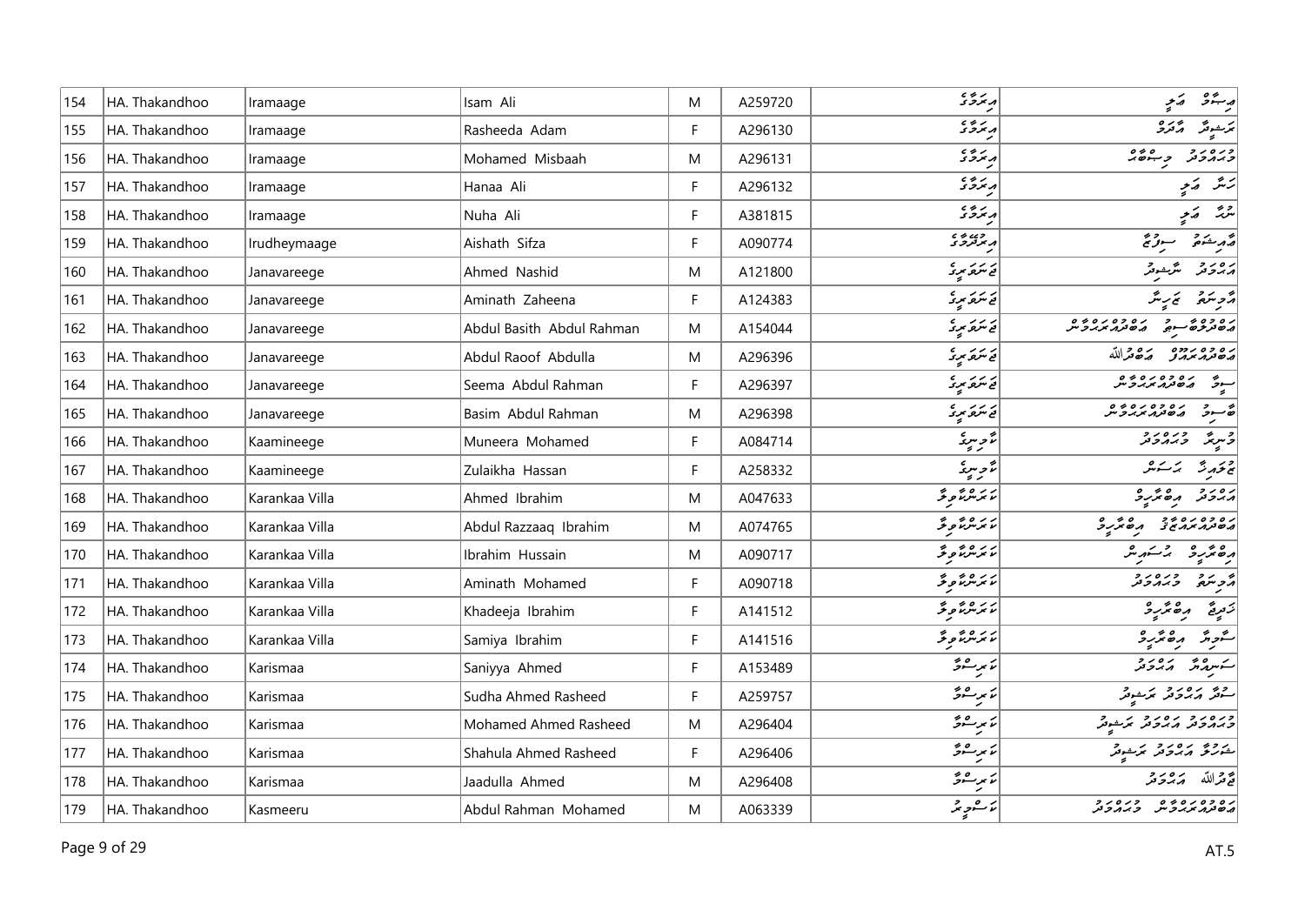| 180 | HA. Thakandhoo | Kasmeeru          | Inayath Abdul Rahman       | F           | A296423 | ئە س <sup>ە</sup> جە ئىر                    | ره وه ره د ه<br>پره تربر تر تر<br>لەپترىزچ                                |
|-----|----------------|-------------------|----------------------------|-------------|---------|---------------------------------------------|---------------------------------------------------------------------------|
| 181 | HA. Thakandhoo | Kasthoori Vaadhee | Nahida Ali                 | E           | A050897 | ر مدد بر<br>با سوم بره در                   | يتزرقن الأمي                                                              |
| 182 | HA. Thakandhoo | Kasthoori Vaadhee | Ahmed Mujuthaba            | M           | A121788 | ر مەددىرى<br>ئەسسوم بىرەگ <sup>ە</sup> ئە   | נ סינ - בני ב<br>הגבת בבקים                                               |
| 183 | HA. Thakandhoo | Kasthoori Vaadhee | Mohamed Musthafa           | M           | A296330 | ر ۶۶۵ وري.<br>ما سنفو مرغ فير               | ورەرو وەرد<br>جەمەدىر كەسپىرۇ                                             |
| 184 | HA. Thakandhoo | Kasthoori Vaadhee | Ahmed Ahzaam Mohamed       | M           | A344885 | ر مدد برگرور<br>مذاهد مرگرور                | נסגר גרשם רגסגר<br>ג'אבע ג'משכ כ'אמכע                                     |
| 185 | HA. Thakandhoo | Keveli            | Hamdhaan Ahmed Saleem      | M           | A259707 | تذعرمه                                      | رەپ رەرد سے دو                                                            |
| 186 | HA. Thakandhoo | Keveli            | Mohamed Siruhan            | M           | A296041 | ، ء<br>موڪو                                 | ورەرو سىرتەش                                                              |
| 187 | HA. Thakandhoo | Keveli            | Sabaahath Ahmed Saleem     | F           | A296042 | ، ء و<br>موحو                               | بنصره رورد بنوو                                                           |
| 188 | HA. Thakandhoo | Kothari Villa     | Aminath Nasheeda           | F           | A296103 | بىز<br>ئامۇمرەرىخە                          | أأترح يتكفى التكريشوند                                                    |
| 189 | HA. Thakandhoo | Kurahaage         | Shareefa Ibrahim           | F           | A090737 | د ر و ،<br>ما برگ                           | دە ئەرد<br> شەمرىژ                                                        |
| 190 | HA. Thakandhoo | Kuriboashi        | Mohamed Aslam Abdul Rahman | M           | A282732 | د<br>ما موھ <sup>م</sup> ر                  | ورہ ر و ر ہے دہ رہ وہ رہ ہے ہ<br>وبرارونر ار سور ارص ترار <i>بربر و</i> س |
| 191 | HA. Thakandhoo | Kuriboashi        | Amjad Abdul Rahman         | M           | A296199 | لأبرة مر                                    | ره وه ره ده.<br>پره تربر تر تر<br>ر ە ر د<br>مەرىخ تىر                    |
| 192 | HA. Thakandhoo | Kuriboashi        | Azuma Abdul Rahmaan        | F           | A364363 | لأعرضو                                      | ر ه و ه ر ه د ه<br>پره تر پر <i>پر</i> چ<br>ر ه بو<br>پرس پ               |
| 193 | HA. Thakandhoo | Lily maage        | Rasheeda Ali               | $\mathsf F$ | A038230 | ووژگ<br>رئ                                  | أنكر شوقد أأكدمي                                                          |
| 194 | HA. Thakandhoo | Lily maage        | Shareefa Ali               | F           | A095876 | ووژگی<br>رئ                                 | التكليرق الكامج                                                           |
| 195 | HA. Thakandhoo | Lily maage        | Wafiyya Ahmed              | $\mathsf F$ | A152709 | ووڈ ڈ<br>ر                                  | ورويز<br>رەر د<br>مەرى                                                    |
| 196 | HA. Thakandhoo | Lily maage        | Ali Amjad                  | M           | A158300 | ووژگی<br>رئ                                 | أوسمي أوكوفر                                                              |
| 197 | HA. Thakandhoo | Lucky Corner      | Fathmath Siyaza            | F           | A296602 | ۇربەتكە                                     | سى پەرىج<br>وٌجوحَ ح                                                      |
| 198 | HA. Thakandhoo | Luxleen           | Mohamed Ali                | M           | A027123 | <mark>ئەز ش</mark> وپىر                     | و رە ر د<br><i>د بر</i> پر تر<br>ەتىر                                     |
| 199 | HA. Thakandhoo | Luxleen           | Abdulla Ali                | M           | A043726 | <br>  <sub>خرنم</sub> ر <sub>ے موب</sub> تر | ەھىراللە<br>ەتىر                                                          |
| 200 | HA. Thakandhoo | Luxleen           | Rugiyya Ali                | F           | A072839 | ئەر ئەھمەيە                                 | بر <sub>و</sub> م پر کرم                                                  |
| 201 | HA. Thakandhoo | Luxleen           | Ahmed Ali                  | M           | A077507 | <mark>ئەن</mark> ش <sub>ىر تى</sub> ر       | أزه دو المحمو                                                             |
| 202 | HA. Thakandhoo | Luxleen           | Mariyam Hussain            | F           | A090770 | <mark>ئر ئ</mark> ەھمە پەشر                 | دەرە جەكتەش                                                               |
| 203 | HA. Thakandhoo | Luxleen           | Ibrahim Maazin Mohamed     | M           | A259722 | ئەنزىشقە يەشر                               | ره و دره در در در در د                                                    |
| 204 | HA. Thakandhoo | Luxleen           | Naail Abdulla              | M           | A259725 | <mark>ئەز ش</mark> وپىر                     | مَە قراللّه<br>مثمر خم                                                    |
| 205 | HA. Thakandhoo | Luxleen           | Ali Mihadh                 | M           | A296178 | ىز ئەھمە يەشر                               | ړې د پژند                                                                 |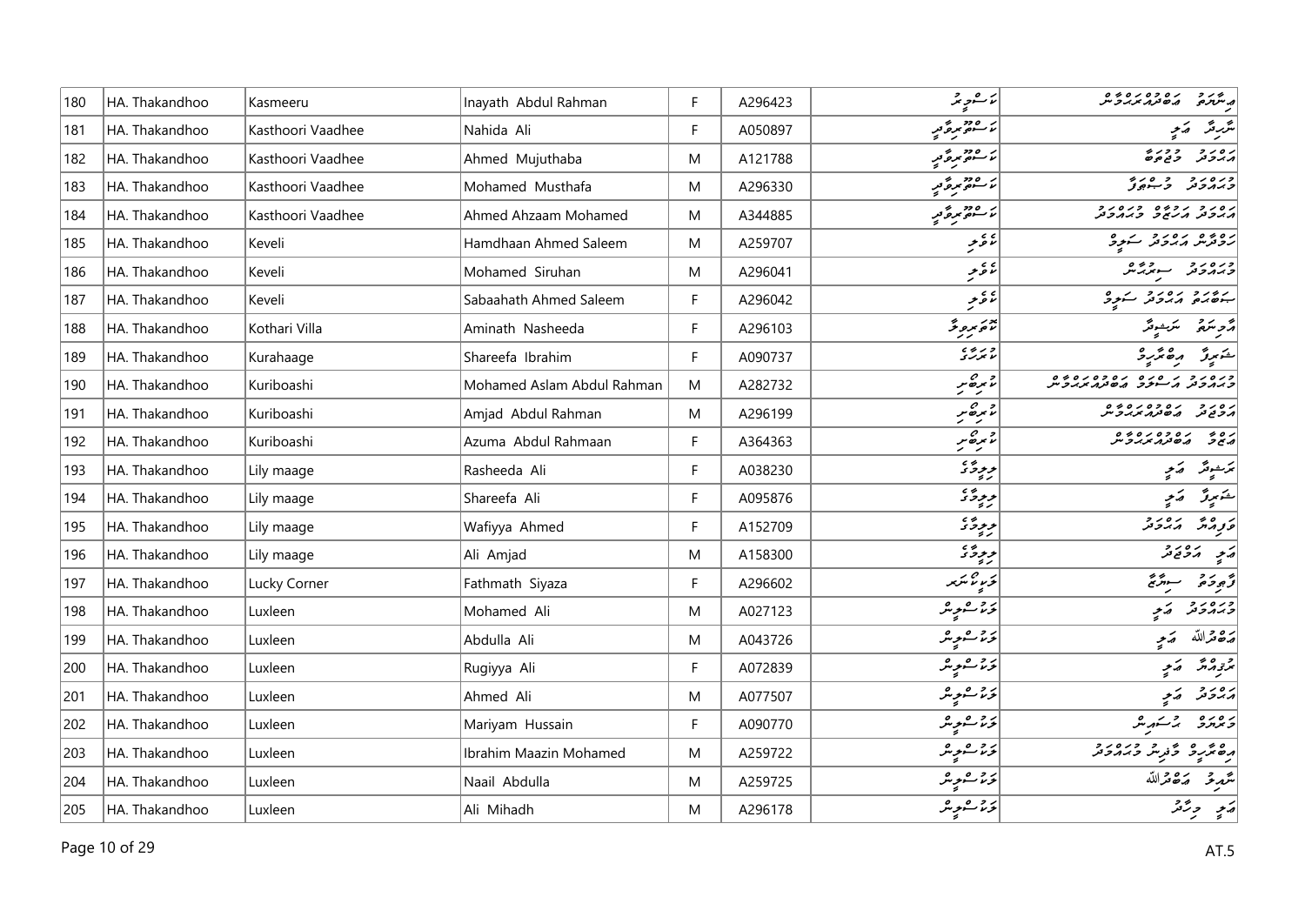| 206 | HA. Thakandhoo | Luxleen         | Maadhih Mohamed                   | M         | A296180 | ئەنزىشقە يەشر                                                        | و رە ر د<br>تر پر تر تر<br>ر تور پر<br> <br>م      |
|-----|----------------|-----------------|-----------------------------------|-----------|---------|----------------------------------------------------------------------|----------------------------------------------------|
| 207 | HA. Thakandhoo | Luxleen         | Suma Mohamed                      | F         | A296182 | ىز ئەر شەر بىر                                                       | رحيحة<br>و ره ر د<br>تر پر ژنر                     |
| 208 | HA. Thakandhoo | Maajehige       | Aminath Ahlaam                    | F         | A296256 | ی ځ مر ځ<br>خ فع مر ځ                                                | ەرەپەە<br>ړځ ښه                                    |
| 209 | HA. Thakandhoo | Maajehige       | Mohamed Rafeeu                    | M         | A372532 | ه په ري<br>تر فع مر تر                                               | وره دو کرد                                         |
| 210 | HA. Thakandhoo | Maaolhu         | Fathimath Sadhuna Abdul<br>Razzag | F         | A074294 | پر بر و<br>و <i>۸</i> در                                             | ه د د په د د د ده ده ده د                          |
| 211 | HA. Thakandhoo | Maaolhu         | Abdul Munnim                      | ${\sf M}$ | A296322 | پر بر و<br>و <i>۸</i> در                                             | גפיפ כפית                                          |
| 212 | HA. Thakandhoo | Maizaandhoshuge | Abdul Hakeem Abdul Azeez          | M         | A025307 | <br>  د مړيځ مربر پرې                                                | גם כפגם פיס כפר הפריק ה                            |
| 213 | HA. Thakandhoo | Malafehi        | Raheema Abdulla                   | F         | A296305 | 5 ئۇ ئۈ                                                              | بمبرءً صقعدالله                                    |
| 214 | HA. Thakandhoo | Malafehi        | Mohamed Abdulla                   | M         | A296308 | 5 كۇر                                                                | وره رو رووالله                                     |
| 215 | HA. Thakandhoo | Meenaazu        | Nafeesa Ibrahim                   | F.        | A081799 | حریثر پر                                                             | ىئرىپ مەھمەر                                       |
| 216 | HA. Thakandhoo | Morning Vaadhee | Ali Mohamed                       | M         | A042896 | ە بىر بىرى ئۆلىر<br>قەسر بىرى ئۆلىر                                  | 5,0,0,0,0,0,0,0,0                                  |
| 217 | HA. Thakandhoo | Morning Vaadhee | Safiyya Mohamed                   | F         | A058275 | ئۇسرىتى <sub>مى</sub> ئەرەپ                                          | התנהל בגםנב                                        |
| 218 | HA. Thakandhoo | Morning Vaadhee | Mohamed Shaaniz                   | M         | A150064 | <i>مي سر پر چ</i> حميد<br>حر سر پسر چ حميد                           | ورەرو شەر                                          |
| 219 | HA. Thakandhoo | Morning Vaadhee | Saaif Ali                         | M         | A259770 | ئۇسرىتى <sub>دى</sub> ئەس                                            | شهرو الأمير                                        |
| 220 | HA. Thakandhoo | Morning Vaadhee | Ahmed Saail Ali                   | M         | A296490 | ە سەرە جەمدىر<br>مەسرىلىمى قى                                        | ړه د د عمرو کم                                     |
| 221 | HA. Thakandhoo | Morning Vaadhee | Shafiu Ali                        | M         | A296492 | ە بىر بىرى ئۇ تېر                                                    | لتشورها أركمي                                      |
| 222 | HA. Thakandhoo | Murigu          | Hassan Waheed                     | M         | A152623 | و بر د<br>تر برد                                                     | أرْسَدْهِ أَوْرِيْرُ                               |
| 223 | HA. Thakandhoo | Murigu          | Rashfa Mohamed                    | F         | A152712 | و<br>ومرد                                                            | برعاق ورەرو                                        |
| 224 | HA. Thakandhoo | Murigu          | Hussain Waheed                    | M         | A296617 | و<br>و بو د                                                          | اير ستمبر شر تد تر تر<br>ا                         |
| 225 | HA. Thakandhoo | Mushthareege    | Wishaah Ibrahim Rasheed           | M         | A357018 | و شوېر په <sup>پ</sup> ه                                             | وشر وهنرو برشور                                    |
| 226 | HA. Thakandhoo | Nalahiyaage     | Ahmed Shamil                      | M         | A259726 | سر تر بر بر می<br>سر تر بر بر                                        | دەرو ھۇرۇ                                          |
| 227 | HA. Thakandhoo | Nalahiyaage     | Aishath Sana                      | F.        | A296192 | يرۇرېژى                                                              | ۇرىشكۇ سىگە                                        |
| 228 | HA. Thakandhoo | Narugismaage    | Abdul Rahman Hassan               | M         | A058814 | ىر چ <sub>ە چە</sub> جەم ي                                           | ره ده ده د د به برگرام<br>مان در برگرامبر برگرامبر |
| 229 | HA. Thakandhoo | Narugismaage    | Mohamed Majeed                    | M         | A076906 | ىر ترى <sub>ر</sub> 9 م <sup>ى</sup> رى<br>سرىرى <sub>ر</sub> سىرىرى | ورەر ئەي                                           |
| 230 | HA. Thakandhoo | Narugismaage    | Zuhura Hassan                     | F         | A090729 | اير د په ۱۶۶۵ کېږي.<br>سرچر <sub>ې مس</sub> ورۍ                      | چرچو پر پر پیش                                     |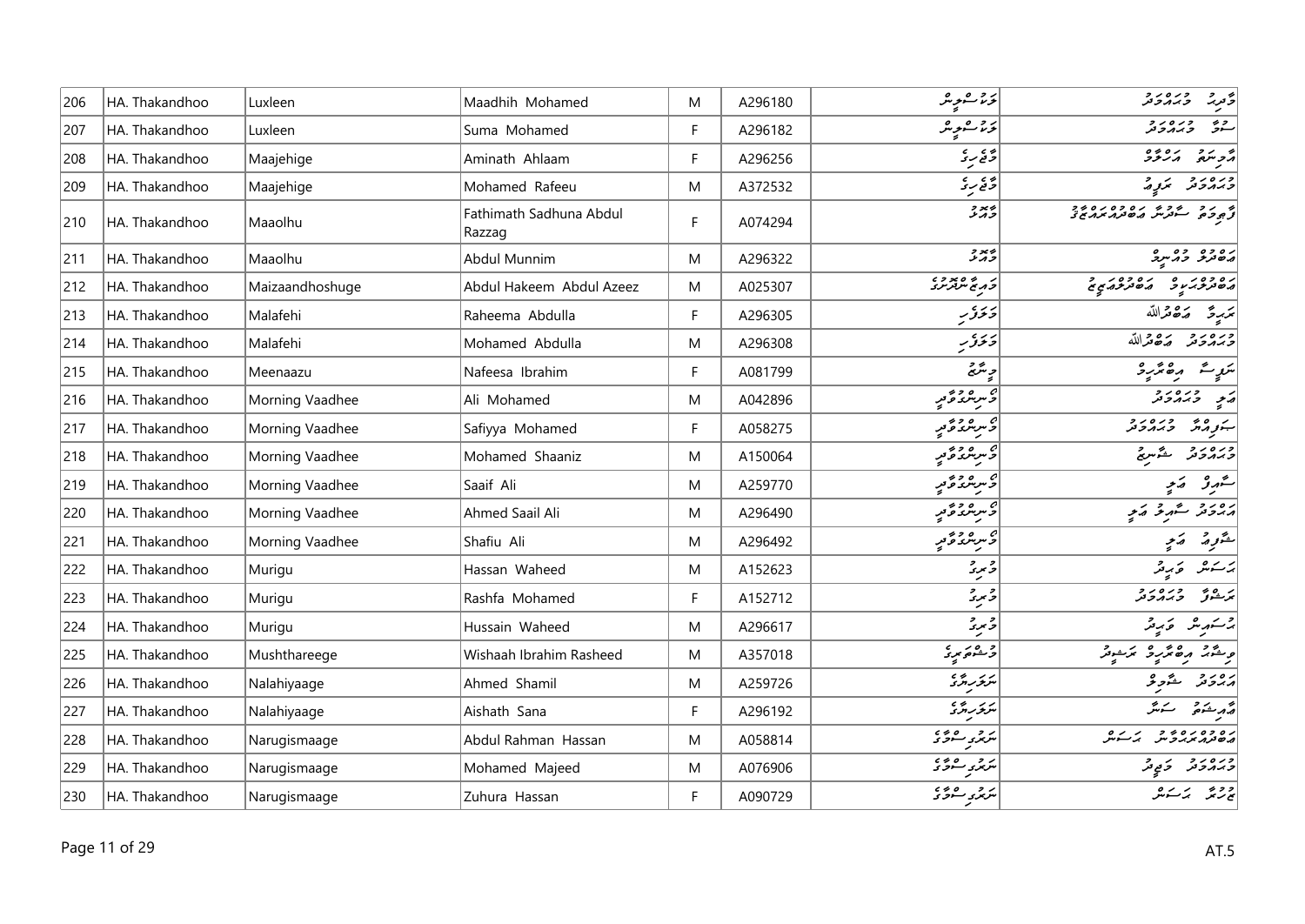| 231 | HA. Thakandhoo | Narugismaage    | Ahmed Waheed          | M         | A099815 | ىر پرې <sub>م</sub> رەپ<br>ئىر <i>پرېم</i> | برور و در د                                                  |
|-----|----------------|-----------------|-----------------------|-----------|---------|--------------------------------------------|--------------------------------------------------------------|
| 232 | HA. Thakandhoo | Narugismaage    | Hassan Waheed         | M         | A138035 |                                            | يزستانش الكابداتي                                            |
| 233 | HA. Thakandhoo | Narugismaage    | Fathimath Nazly       | F.        | A150546 | ىئەترى <sub>ر</sub> 9 ° ° °                | يتوجو<br>ۇ بور د                                             |
| 234 | HA. Thakandhoo | Narugismaage    | Adhila Abdul Rahuman  | F.        | A155515 | ير چ <sub>رم</sub> مور ۽ م                 | ره وه ره د و<br>په ه تو پر بر بر س<br>ەر ئەر                 |
| 235 | HA. Thakandhoo | Narugismaage    | Aishath Sifna         | F         | A261175 | ىر پرې <sub>م</sub> رەپ<br>ئىر <i>پرېم</i> | ۇرىشكە سىۋىتر                                                |
| 236 | HA. Thakandhoo | Narugismaage    | Asima Abdul Rahman    | F         | A296016 | ىر پرې <sub>م</sub> رەپ<br>ئىر <i>پرېم</i> | ر ه د ه ه ر ه د ه<br>پره تر پر بر تر س<br>رصية               |
| 237 | HA. Thakandhoo | Narugismaage    | Yumna Abdul Rahman    | F         | A296018 | ىئەترى <sub>ر</sub> مەممى                  | ره وه ره ده.<br>په هنرم بربر تر س<br>د ه و.<br>در س          |
| 238 | HA. Thakandhoo | Narugismaage    | Ali Asim              | ${\sf M}$ | A296019 | ىر تر <sub>ىر</sub> مەمۇرى<br>مىرىس سىرىرى | ړې په شود                                                    |
| 239 | HA. Thakandhoo | Naseemee Villa  | Mohamed Rasheed       | M         | A080320 | ىئرسوچە بۇ                                 | و ره رو در برشونر<br>د برابر د بر                            |
| 240 | HA. Thakandhoo | Night Rose      | Fathimath Adam        | F         | A090802 | بتروغيث                                    | توالج وأنجابهم وأندره                                        |
| 241 | HA. Thakandhoo | Night Rose      | Aishath Thahmeena     | F.        | A146294 | يئد ۽ عرث                                  | و د شو د د د پر                                              |
| 242 | HA. Thakandhoo | Night Rose      | Ali Ibrahim           | M         | A154514 | لتروهيت                                    |                                                              |
| 243 | HA. Thakandhoo | Night Rose      | Irasha Ali            | F.        | A296507 | تتميضي                                     | وبڑتے<br>ەتىر                                                |
| 244 | HA. Thakandhoo | Night Rose      | Inasha Ali            | F         | A346634 | يتروحون                                    | أرشيش أرمح                                                   |
| 245 | HA. Thakandhoo | Nooraanee Villa | Abdul Muhusin Mohamed | M         | A056019 | =<br> سرپرٌ سره مَرَّ                      | נסכסכם בם כנסנב<br>השתיכה יית כמהכת                          |
| 246 | HA. Thakandhoo | Nooraanee Villa | Muhusina Mohamed      | F         | A090789 | يزېژ <sub>مبرو</sub> ئ <sup>و</sup>        | وه سر وره دو                                                 |
| 247 | HA. Thakandhoo | Nooranmaage     | Mohamed Abdul Samad   | M         | A076746 | دد ر ه و ،<br>سرپرسرچ ی                    | כנסני נספס נני<br><i>כג</i> ו <i>גיב</i> ומסמו <i>ג</i> -יכנ |
| 248 | HA. Thakandhoo | Nooranmaage     | Rasheeda Abdul Samad  | F.        | A090722 | دد بر ۵ پر پر<br>سرچر سرچر <sub>ک</sub>    | ر<br>برخوتر د <i>ه در ۱۳۶۸ ب</i> رو تر                       |
| 249 | HA. Thakandhoo | Nooranmaage     | Nasheedha Abdul Samad | F.        | A295978 | دور ه د »<br>سرپرسرچر                      | س شوتر ده وه رر د<br>س شوتر ده مهر دستوتر                    |
| 250 | HA. Thakandhoo | Nooreege        | Abdulla Rasheed       | M         | A067507 | دد<br>مترسمو بر                            | مَدْ حَمْرَاللّه مَرْسُومَرْ                                 |
| 251 | HA. Thakandhoo | Nooreege        | Aminath Sharafiyya    | F         | A090792 | دد<br>مترسری                               | أأدبتكم فتكروا                                               |
| 252 | HA. Thakandhoo | Nooreege        | Fathimath Sarafiyya   | F.        | A264179 | دد<br>مترسمور                              | تؤودة سنتروه يؤ                                              |
| 253 | HA. Thakandhoo | Nooru Manzil    | Fathimath Zuhuda      | F         | A090778 | يز بر بر عربو محر                          | و دو دور                                                     |
| 254 | HA. Thakandhoo | Noovilaage      | Abdul Kareem Ibrahim  | M         | A058285 | دد په په<br>سر <sub>حو</sub> مرد           | גפנקע בכ תפתיק                                               |
| 255 | HA. Thakandhoo | Noovilaage      | Hamdhoon Abdul Kareem | M         | A295837 | دد پر پر<br>سر <sub>گر</sub> بر پر         | ג סמר ד' ג ס ר ס ג ס<br>ג קנית השנית מיקר                    |
| 256 | HA. Thakandhoo | Noovilaage      | Najula Abdul Kareem   | F         | A338964 | دد<br>متر <sub>جو</sub> بحری               | روي دەۋەر دە                                                 |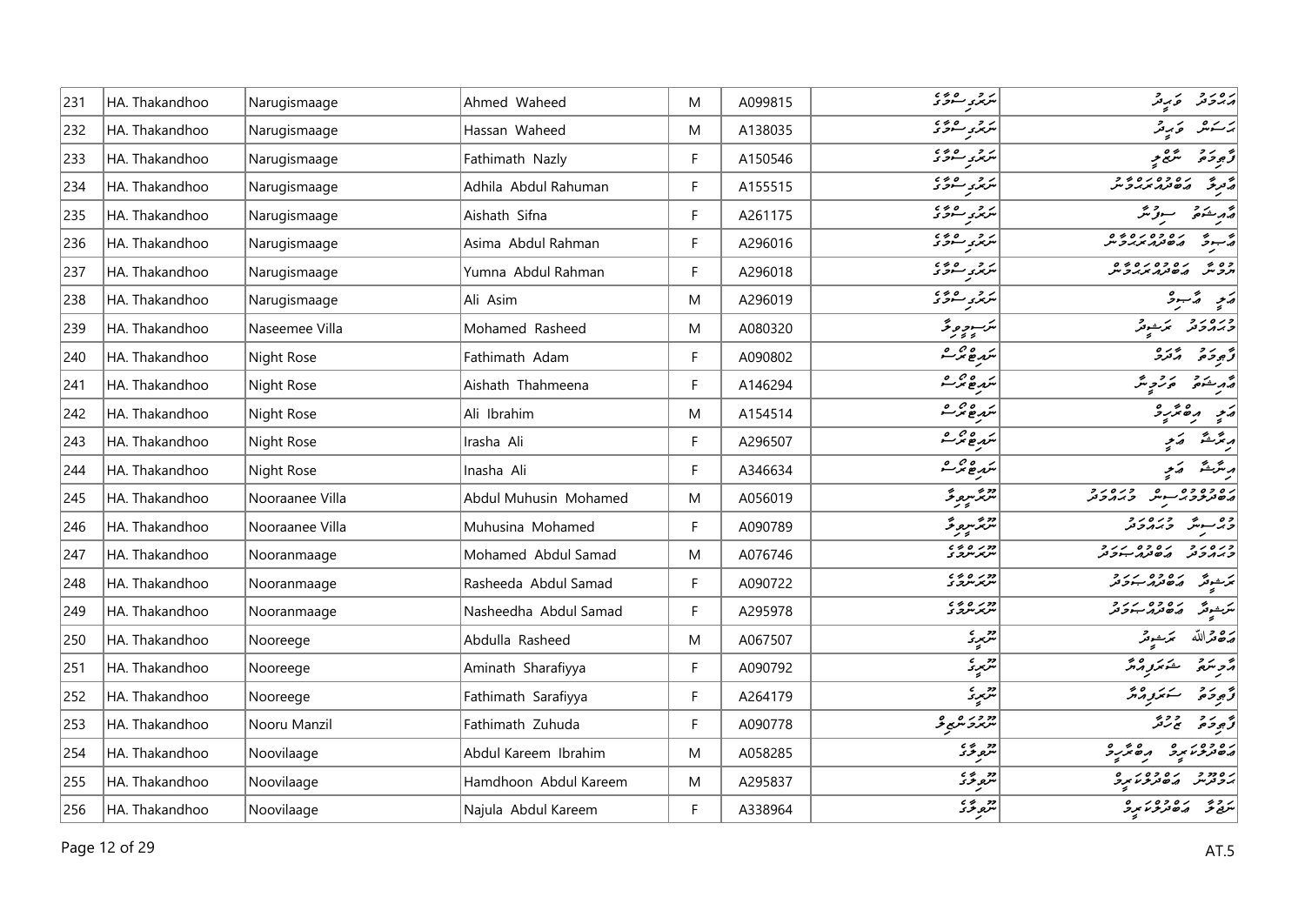| 257 | HA. Thakandhoo | Ocean Wave     | Ahmed Abdulla         | M           | A032840 | ج پر ويږ و<br>مر سورلو لو                    | برەرو برەقراللە                                         |
|-----|----------------|----------------|-----------------------|-------------|---------|----------------------------------------------|---------------------------------------------------------|
| 258 | HA. Thakandhoo | Ocean Wave     | Mohamed Hassaan Ahmed | M           | A150351 | ہم پر وی ہ<br>مر شور کو                      | وره رو بره به و بره رو<br><i>وبرو</i> وتر بروسوس وبروتر |
| 259 | HA. Thakandhoo | Ocean Wave     | Aminath Hasna         | F           | A337149 | م بر وړه ه<br>مرغبونو                        | ړ د سرچ پر کامگر                                        |
| 260 | HA. Thakandhoo | Ocean Wave     | Aishath Hamna         | F           | A337150 | ج پر ويره<br>مرڪبوبو                         | ۇرىشقى كەھ                                              |
| 261 | HA. Thakandhoo | Oceanic Villa  | Mumthaz Abdulla       | M           | A296579 | ە سەسرىنى ئەقە                               | وه وه بروورالله                                         |
| 262 | HA. Thakandhoo | Orbit          | Ahmed Rasheed         | M           | A296255 | $\overset{\circ}{e}$ $\overset{\circ}{\sim}$ | د ه د چې سخندونکر<br>  د برخونکر په سخت پخت             |
| 263 | HA. Thakandhoo | Orchid Villa   | Hussain Mohamed       | M           | A259779 | ەر بە ئ <sub>ەر</sub> ئە                     | بر شهر وره دو                                           |
| 264 | HA. Thakandhoo | Orchid Villa   | Hassan Mohamed        | M           | A296292 | ە بەر قوڭر                                   | يركس وره رو                                             |
| 265 | HA. Thakandhoo | Orchid Villa   | Hidhaya Mohamed       | $\mathsf F$ | A296295 | ە بە دېمۇ ئە                                 | ری وره دو                                               |
| 266 | HA. Thakandhoo | Orchidmaage    | Sobira Hussain        | F           | A126445 |                                              | بتوفة بالترس                                            |
| 267 | HA. Thakandhoo | Orchidmaage    | Rasheedha Hussain     | F           | A131474 | ه و و و و<br>مربو د د                        | ىرىدۇر ئاسكىرىك                                         |
| 268 | HA. Thakandhoo | Rahmaanee Hiya | Ibrahim Adam          | M           | A125733 | ىر 2 تەرىر بىر<br>مەركە                      | وه پڑرو<br>پر ہ<br>مرکز                                 |
| 269 | HA. Thakandhoo | Raiyvilaage    | Aishath Abdul Wahid   | F           | A259694 | ر ه<br>بره د د د                             | ه در ده ده وه به د<br>در شوی در محترفری در              |
| 270 | HA. Thakandhoo | Raiyvilaage    | Hussain Abdul Waahid  | M           | A295973 | ره<br>مر <sub>حوم</sub> ونړ                  | ج کور مرہ وہ ہو ۔<br>پر کورمر ملے مرکز کورمر            |
| 271 | HA. Thakandhoo | Raiyvilaage    | Anwaru Abdul Wahid    | M           | A295975 | بره و پر ،<br>مر <sub>حو</sub> مونځر         | ر ۲۵۶۵ ده ۲۵۶۵ و.<br>مسروس مصر ده در در                 |
| 272 | HA. Thakandhoo | Raiyvilaage    | Mariyam Abdul Wahid   | F           | A359605 | ره<br>مر <sub>حو</sub> مونور                 | נ סנס נספסת ב<br>כמתכ השנתפתית                          |
| 273 | HA. Thakandhoo | Red Rose       | Maaidh Abdul Majeed   | M           | A259696 | <sup>ي ە ە</sup> بۇر ھ                       | د در ماه ده د د د                                       |
| 274 | HA. Thakandhoo | Rediyamge      | Shareefa Abdul Rahman | F           | A069632 | ړ ده ده<br>مرغ درو د                         | ره وه ره ده و.<br>پره تربر تر س<br>ىشكىرۇگ              |
| 275 | HA. Thakandhoo | Rediyamge      | Mohamed Simhaan       | M           | A296382 | ه<br>مرو مرو د                               | ورەرو سورتىر                                            |
| 276 | HA. Thakandhoo | Reylight       | Abdul Wahhab Abdulla  | M           | A049652 | ترىخەرچ                                      | ره وه ره دو در ده و الله                                |
| 277 | HA. Thakandhoo | Reylight       | Mariyam Hudha         | $\mathsf F$ | A271842 | يرورة                                        | رەرە دېر                                                |
| 278 | HA. Thakandhoo | Reylight       | Naaif Abdul Wahhab    | M           | A334900 | ترىخەرچ                                      | ر ه و ه ر ه د و<br>پره تر پر در ص<br>ىتىدۇ              |
| 279 | HA. Thakandhoo | Riveli         | Sanahu Moosa          | M           | A296499 | برءٌ م                                       | سەتەر<br>دين مشر                                        |
| 280 | HA. Thakandhoo | Roasanee House | Mariyam Abdulla       | F           | A082675 | ى<br>ئىر سەس <sub>ى</sub> رىر قراشە          | صقعرالله<br>ر ه ر ه<br><del>ر</del> بربرگ               |
| 281 | HA. Thakandhoo | Roasanee House | Fathmath Samheedha    | F           | A151247 | ج <sub>ى</sub> سە <sub>سىرىكە</sub> ر م      | ۇ بوخ <sub>ى</sub> م<br>ئەۋرى <i>د</i>                  |
| 282 | HA. Thakandhoo | Roasanee House | Aminath Sama          | F           | A296314 | ىر سە <sub>سىرىكە</sub> ر م                  | سەنىچ<br>ە ئە ئەسكەتى                                   |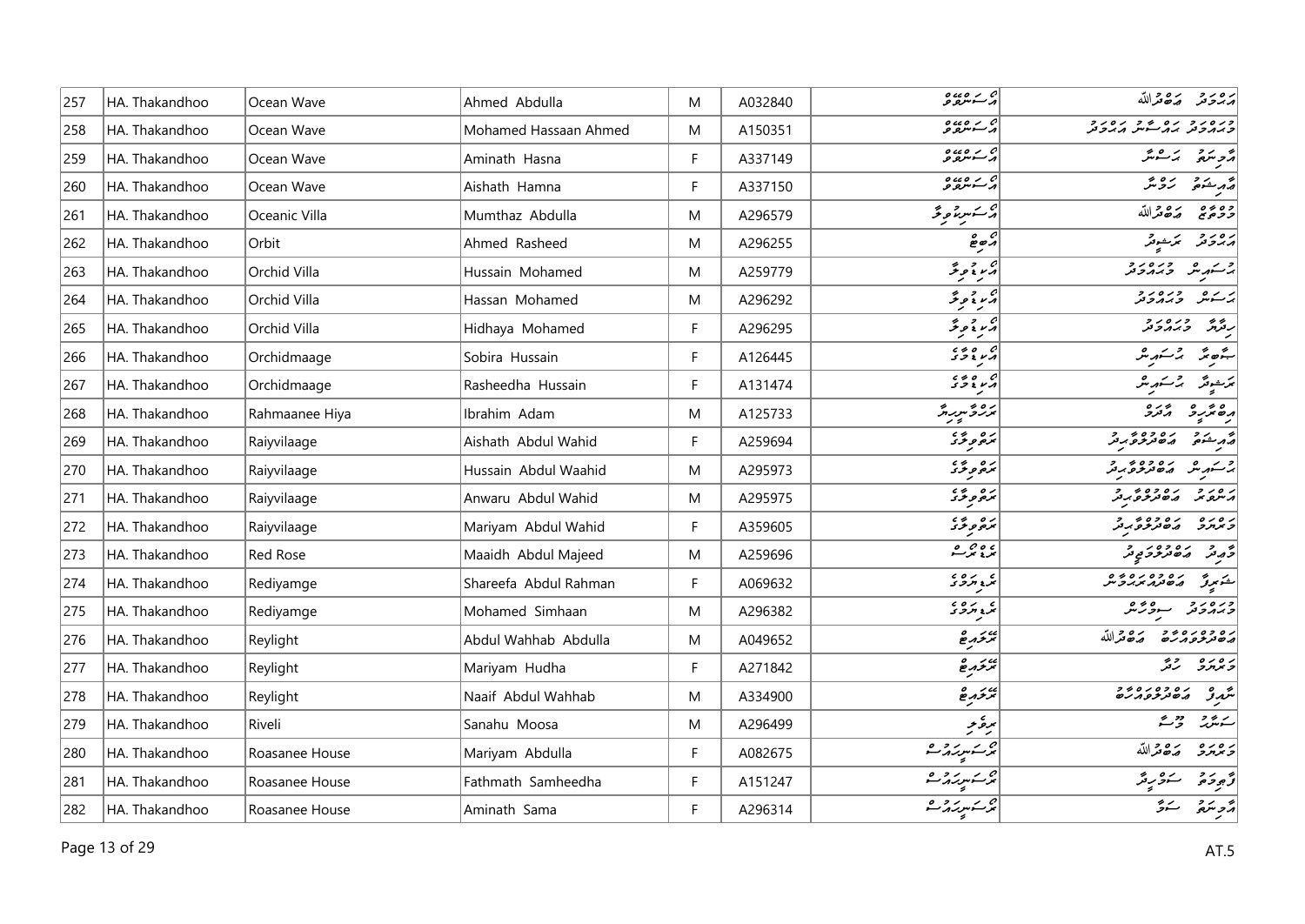| 283 | HA. Thakandhoo | Roasanee House  | Suha Ali                  | F           | A352740 | چرىسە <sub>سو</sub> رى <sub>د</sub> ىر م | سترش ارتمانی                                           |
|-----|----------------|-----------------|---------------------------|-------------|---------|------------------------------------------|--------------------------------------------------------|
| 284 | HA. Thakandhoo | Roasanee House  | Mohamed Sammah            | M           | A352741 | ى<br>ئىرىسەس <i>ىرىدە</i> مە             | כנסג כנסג<br><i>כג</i> ובע הובג                        |
| 285 | HA. Thakandhoo | Saadhaage       | Mohamed Haleem Abdulla    | M           | A043260 | ر د د د                                  | ورەرو بروە كەھىراللە                                   |
| 286 | HA. Thakandhoo | Saadhaage       | Husna Abdulla             | F           | A151116 | ر پیچه به<br>سنگ <sup>و</sup> گری        | جرع محر مركاة محمدالله                                 |
| 287 | HA. Thakandhoo | Sabudheli       | Muna Ali                  | $\mathsf F$ | A254328 | سكەڭدىر                                  | جنگر انگام په                                          |
| 288 | HA. Thakandhoo | Sabudheli       | Jana Ali                  | $\mathsf F$ | A296052 | ئەھ تىرىبە                               | لئے شہر کھیے                                           |
| 289 | HA. Thakandhoo | Saimaage        | Rugiyya Hassan            | F           | A090775 | ستهردتمى                                 |                                                        |
| 290 | HA. Thakandhoo | Shaadhee Villa  | Abdulla Arif              | M           | A092655 | ىشەرە ئۇ<br>ئ                            | مَصْعَراللّه مُحْسِرُ                                  |
| 291 | HA. Thakandhoo | Shaadhee Villa  | Asima Farooq              | F           | A296328 | ڪ <sup>ي</sup> وپروگر                    | ۇسوۇ ۋىزد                                              |
| 292 | HA. Thakandhoo | Shabnam         | Jamshaadh Jaufar          | M           | A296274 | شەھ بىرە                                 | ره شور در در د<br>ای ژشتونر نے <i>ماؤ</i> ند           |
| 293 | HA. Thakandhoo | Shabnam         | Jazlaan Jaufar            | M           | A296276 | شەھ بىرە                                 | روژیژ پرورو                                            |
| 294 | HA. Thakandhoo | Sosun Villa     | Mohamed Sodhiq            | M           | A024679 | <u>شر سەھرىچە</u>                        | ورەرو ھور                                              |
| 295 | HA. Thakandhoo | Sosun Villa     | Safiyya Ali               | F           | A075087 | 2 سەنلى <sub>رى</sub> ئە                 | بتوردش كالمح                                           |
| 296 | HA. Thakandhoo | Sosun Villa     | Samiyya Ali               | F           | A081115 | <u>شەسە ئىرو ئ</u>                       | سكردانة الأمر                                          |
| 297 | HA. Thakandhoo | Sosun Villa     | Fathimath Shimla Ali      | F           | A296091 | <u>ش ئەسرىدۇ.</u>                        | ومجارد المستوفر أيامي                                  |
| 298 | HA. Thakandhoo | Sosun Villa     | Ahmed Anwar Ali           | M           | A296092 | 2 سەمبىرى <i>م</i> ۇ                     |                                                        |
| 299 | HA. Thakandhoo | Sosun Villa     | Mariyam Risma Ali         | F           | A296093 | مەسە يىلى <sub>م</sub> ۇ                 | دورو برےوٌ ړَی                                         |
| 300 | HA. Thakandhoo | Sosunmaage      | Aminath Mohamed           | F           | A090800 | <u>م ئەيۋې ئ</u>                         | و دره دره در                                           |
| 301 | HA. Thakandhoo | Sosunmaage      | Ibrahim Naeem             | M           | A138773 | <u>م بەرە جە</u>                         | وە ئۆرۈ<br>سمدقر                                       |
| 302 | HA. Thakandhoo | Sosunmaage      | Abdulla Naeem             | M           | A146401 | <u>م ئەشرىقى </u>                        | حَدَّة مَعْرَبَة مِنْ اللهِ                            |
| 303 | HA. Thakandhoo | Sosunmaage      | Ahmed Naeem Abdul Rahmaan | M           | A259768 | <u>م ئەشرىرى</u>                         | ره ر و مر و مروج دره ده<br>پر دونر سمد و پره تربر تر س |
| 304 | HA. Thakandhoo | Sosunmaage      | Hussain Naeem             | M           | A296481 | <u>مى ئەمرىرى</u>                        | يز شەر شەر ئىكتار                                      |
| 305 | HA. Thakandhoo | Sosunmaage      | Ali Naeem                 | M           | A296482 | <u>م بەرەپ ئ</u>                         | أرادي التكرير وهي                                      |
| 306 | HA. Thakandhoo | Thandiraiymaage | Mohamed Ibrahim           | M           | A295929 | ە ئىسىم ئىرە دى                          | כנסנד נפינים                                           |
| 307 | HA. Thakandhoo | Tharividhaage   | Ahmed Mohamed             | M           | A043254 | ئە ئىرە قرى<br>م                         | و ر ه ر د<br>تر پر ژ تر<br>پروژو                       |
| 308 | HA. Thakandhoo | Tharividhaage   | Siyara Ahmed              | F           | A159018 | ئە ئىرە قرى<br>م                         | سەدىر بەرەر د                                          |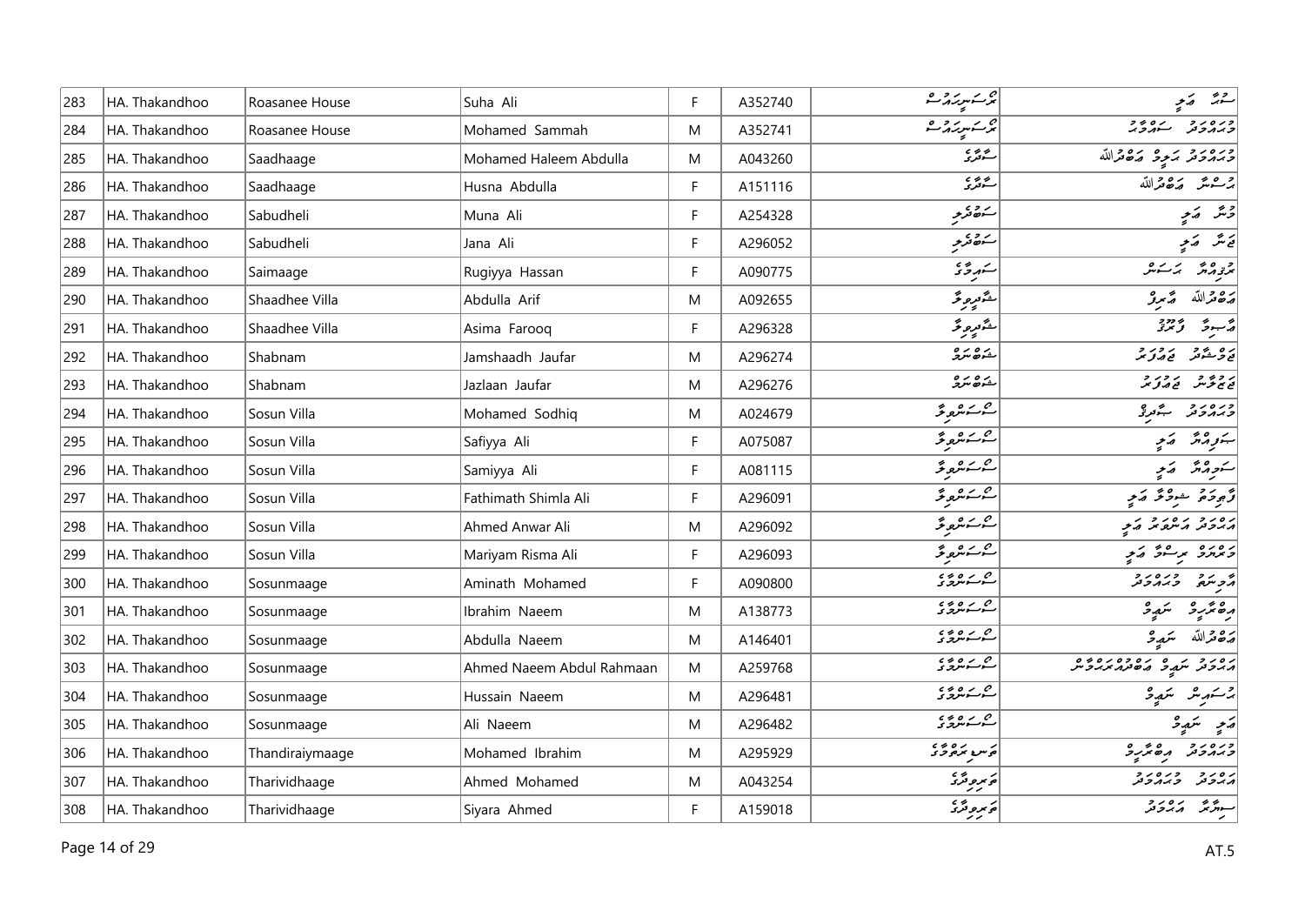| 309 | HA. Thakandhoo | Tharividhaage         | Asadhulla Ahmed                  | M           | A296375 | <br>  پر سره وگری                           | مَ مَعْرَاللّهِ مَ مِرْدَ مَّرَ                                    |
|-----|----------------|-----------------------|----------------------------------|-------------|---------|---------------------------------------------|--------------------------------------------------------------------|
| 310 | HA. Thakandhoo | Theesree              | Maryam Shamra Ibrahim<br>Rasheed | F           | A164675 | ە يەھىمە<br>ئۆ                              | ر ٥ ر ٥ ر ٥ ير ٥ مر ٥ مر شوتر<br>و بربرو شوو بر ار ٥ بر بر بر شوتر |
| 311 | HA. Thakandhoo | <b>Thousan Flower</b> | Ali Abdulla                      | M           | A022181 | ر ور ه په وي د                              | أصَعِي صَصْحَراللّه                                                |
| 312 | HA. Thakandhoo | Thousan Flower        | Firasha Ali                      | F           | A259711 | ر ور ه په ورځ پر                            | ويرثث كامي                                                         |
| 313 | HA. Thakandhoo | Vaadhee               | Abdul Kareem Mohamed             | M           | A042418 | حٌسٍ                                        | קס בפניקס - כדסק ב<br>הסתבטיקב - בהחבת                             |
| 314 | HA. Thakandhoo | Vaadhee               | Hayyan Abdul Kareem              | M           | A259712 | ۇ<br>ق <sub>ە</sub> لىر                     | גם מם הם כם גם                                                     |
| 315 | HA. Thakandhoo | Vaadhee               | Hammadh Abdul Kareem             | M           | A296113 | ر<br>حومر                                   |                                                                    |
| 316 | HA. Thakandhoo | Vaadhee               | Hamdha Abdul Kareem              | F           | A296114 | ر<br>ح م <sub>ي</sub>                       | رەپ رەدەر پرو                                                      |
| 317 | HA. Thakandhoo | Vaarey Villa          | Mohamed Imran                    | M           | A121604 | له <sup>در</sup> عرقر                       | ورەر دە دەر                                                        |
| 318 | HA. Thakandhoo | Vaarey Villa          | Ibrahim Shaheed                  | M           | A152578 | و پر<br>د تر <sub>حر</sub> ژ                | 5, 5, 6, 1<br>ے کھر فر<br>س                                        |
| 319 | HA. Thakandhoo | Vaarey Villa          | Ali Rasheed                      | M           | A296084 | و پر<br>د تر <sub>حر</sub> ژ                | أەكىم ئىم ئىشوقر                                                   |
| 320 | HA. Thakandhoo | Vaarey Villa          | Ahmed Nasheed                    | M           | A296086 | و پر<br>د تر <sub>حر</sub> څه               | رەر تە<br>مەركى سىش <sub>ۇ</sub> ش                                 |
| 321 | HA. Thakandhoo | Vaiaraage             | Fareesha Hassan                  | F.          | A055340 | ر<br>قەدەبىرى                               | تو پرېنځ کرکنگر                                                    |
| 322 | HA. Thakandhoo | Venus                 | Maaisha Abdul Qadir              | F           | A259752 | ء ٍ سَرَ ک                                  | ۇرىش مەمروقىرىر                                                    |
| 323 | HA. Thakandhoo | Veyodhoshuge          | Nasreena Moosa                   | F           | A090738 | ے مومو و ے<br>ح                             | ىركىمىرىتر بالمجانبة                                               |
| 324 | HA. Thakandhoo | Veyodhoshuge          | Abdul Hameed Adam                | M           | A131554 | ے پوپو و ے<br>ح <i>والو</i> تو ت            | גם כם ג' ב' בים<br>ג'סינקיביקי ג'ינקי                              |
| 325 | HA. Thakandhoo | Veyodhoshuge          | Murushida Adam                   | $\mathsf F$ | A296035 | ے پوپو و ے<br>ح <i>والو</i> تو ت            | وحرشوش كرمره                                                       |
| 326 | HA. Thakandhoo | Veyodhoshuge          | Mohamed Hameed Adam              | M           | A296036 | ے مومو و ے<br>ح <i></i> مرفرمر <sub>ک</sub> | כנסגב גבול פנס<br>כגובני גבול הנב                                  |
| 327 | HA. Thakandhoo | Veyodhoshuge          | Ahmed Hameed                     | M           | A296038 | ے پوپو و ے<br>ح <i>والو</i> تو ت            | رەرو رور                                                           |
| 328 | HA. Thakandhoo | Veyodhoshuge          | Hussain Hameed                   | M           | A377396 | ) مومو و د<br>  د مرتر مرد                  | جاسكويش الكاجي                                                     |
| 329 | HA. Thakandhoo | Vidhuvaru             | Abdul Raheem Mohamed             | M           | A039364 | ءِ ترءَ تر                                  | גם כם גם פגם גב<br>הסנגיגיב בגבבת                                  |
| 330 | HA. Thakandhoo | Vidhuvaru             | Saaidh Abdul Raheem              | M           | A259765 | ءِ ترءَ تر                                  | C 10701 3 10                                                       |
| 331 | HA. Thakandhoo | Viluveli              | Hasima Dawood                    | F           | A296623 | ویڅونو                                      | پر دو و<br>تو پر تو                                                |
| 332 | HA. Thakandhoo | Viluveli              | Khashia Dawood                   | F           | A296624 | و څوگومو                                    | مجھ شورچ<br>م<br>پر دو و<br>تر <i>هر</i> تر                        |
| 333 | HA. Thakandhoo | Viluveli              | Hashim Dawood                    | M           | A296626 | وقرة مر                                     | ر<br>رگسور<br>پر دو و<br>تر <i>هر</i> تر                           |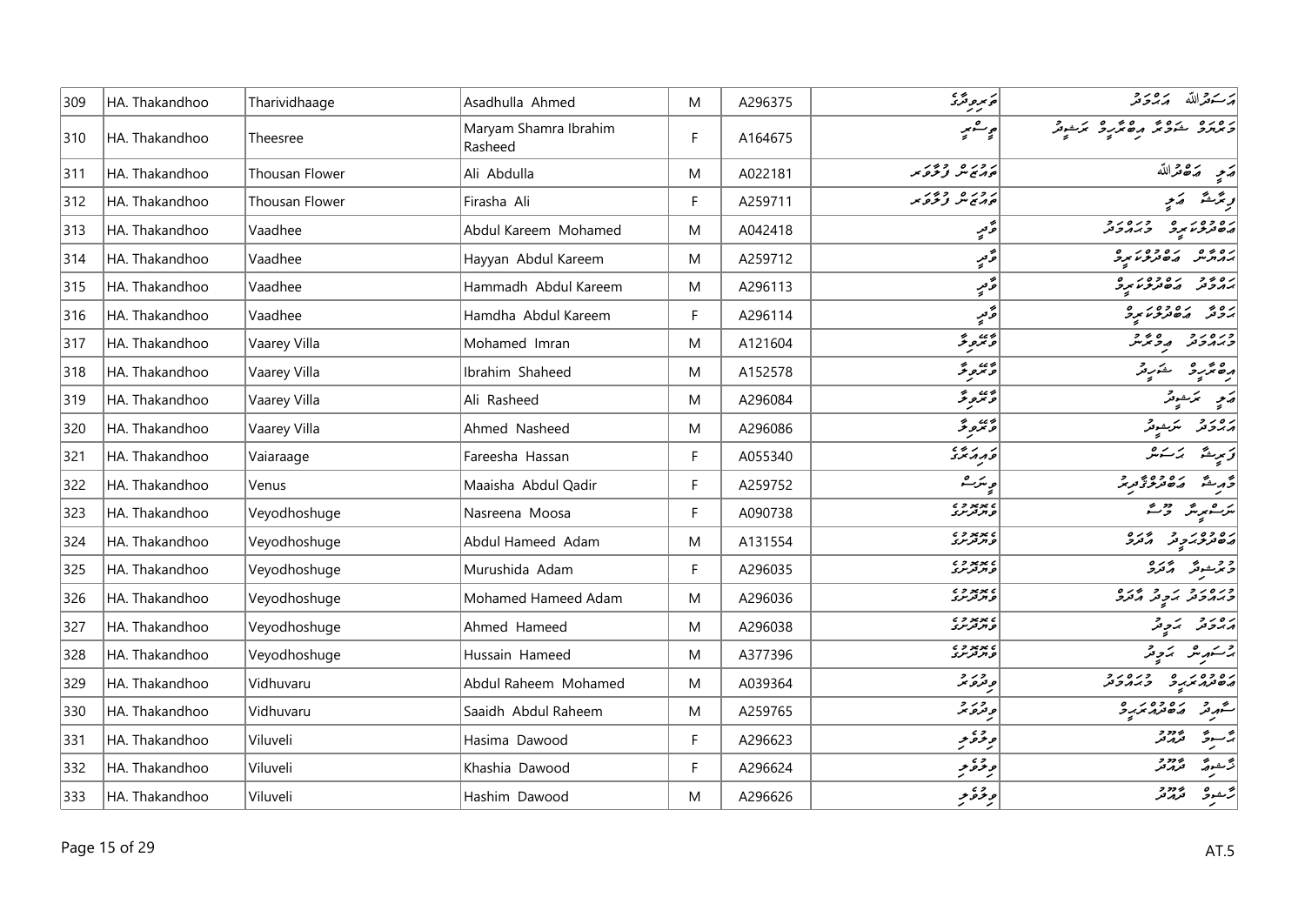| 334 | HA. Thakandhoo | Zamaaneege   | Ahmed Shareef           | M           | A080889 | بر و<br>پرځ سرچ                        | أرەر ئىسىرو                                             |
|-----|----------------|--------------|-------------------------|-------------|---------|----------------------------------------|---------------------------------------------------------|
| 335 | HA. Thakandhoo | Zamaaneege   | Aminath Lumna           | F           | A080890 | ر پر میں<br>پی تر س <sub>ی</sub> ری    | أزويتهم شوه شر                                          |
| 336 | HA. Thakandhoo | Zamaaneege   | Hussain Shareef         | M           | A157442 | ىر ئەسرىگە<br>ئ                        | چرىكىرىنى كىتىمىرى                                      |
| 337 | HA. Thakandhoo | Zamaaneege   | Ismail Shareef          | M           | A296135 | ىر ئەسرىگە<br>ئ                        | ىر مەدەپ ئى مەيرۇ<br>م                                  |
| 338 | HA. Thakandhoo | Zamaaneege   | Ibrahim Shareef         | M           | A296137 | پر محمد پر<br>پر ځ                     | ە ھەترىر <sup>ى</sup><br>برھەترىرى<br>ے مور             |
| 339 | HA. Thakandhoo | Zamaaneege   | Abdulla Shareef         | M           | A296139 | ئەۋسى <sup>ي</sup>                     | ة قوالله<br>ے موثر                                      |
| 340 | HA. Thakandhoo | Zamaaneege   | Hassan Shareef          | M           | A296140 | ىر ئ <sup>ۇ</sup> س <sub>ى</sub> بۇ    | پرستانلار اڪسيونی                                       |
|     | HA. Utheemu    |              |                         |             |         |                                        |                                                         |
| 341 | HA. Utheemu    | Aares        | Ahmed Rasheed           | M           | A101503 | پر بر م<br>مربوب                       | أرەر ئەسىر                                              |
| 342 | HA. Utheemu    | Aares        | Salma Ali               | $\mathsf F$ | A113507 | پر بر م<br>مربوب                       | ستوقت مأمر                                              |
| 343 | HA. Utheemu    | Aares        | Sauza Ahmed             | F           | A113508 | ېژ ټر ه                                | سەد ئەرەر دەر                                           |
| 344 | HA. Utheemu    | Aares        | Fathmath Samaany        | F           | A143936 | پر بر م<br>مربوب                       | ژ <sub>بوخ</sub> و سوئي                                 |
| 345 | HA. Utheemu    | Aares        | Aminath Saaidha Ahmed   | F           | A296911 | پر بر م<br>مربوب                       | مُ و سَرَةٍ مِسْتَمْرِ مُدَّرَ وَ رَ                    |
| 346 | HA. Utheemu    | Aares        | Saushan Rasheed         | F           | A325738 | پر بر ه<br>مرس                         | سكور شكور الكر المراجر                                  |
| 347 | HA. Utheemu    | Aares        | Mariyam Suhaa           | F           | A392748 | پر بە<br>مەنىرىسە                      | د ورو دی                                                |
| 348 | HA. Utheemu    | Afzaa        | Abdulla Sharuhaan       | M           | A257756 | پره پچ                                 | ەھىراللە<br>ے پر ژبر                                    |
| 349 | HA. Utheemu    | Alimas Villa | Fathimath Najwa         | F           | A080363 | ە ئەبەر ئەھمەتى                        | ء بر د<br>ترجوح<br>ىر ە بە<br>سرچ خ                     |
| 350 | HA. Utheemu    | Alimas Villa | Mariyam Nadhuwa         | $\mathsf F$ | A285500 | ار و با در هم د تر<br>م                | ر ه ر ه<br><del>د</del> بربرگ<br>ر و ه<br>سرتر <i>و</i> |
| 351 | HA. Utheemu    | Alimas Villa | Aminath Nashwa          | F           | A296811 | لأمرئز سفوقه                           | دٌ د سَرِمْ - سَرَسْوَرَّ                               |
| 352 | HA. Utheemu    | Annaarumaage | Mohamed Ahsan           | M           | A041630 | ر ه ۶ و ۶ ،<br>د س س پر و ی            | ورەرو رەپ                                               |
| 353 | HA. Utheemu    | Annaarumaage | Abdul Kareem Aboobakuru | M           | A043864 | ر ۵ ۶ ۶ ۶ ۶<br>۸ سرسربرو ی             | 77/77/7<br>ړه وه ر و                                    |
| 354 | HA. Utheemu    | Annaarumaage | Samiya Adam             | $\mathsf F$ | A080809 | ر ه ۶ و ۶ و<br>د سرسربرو د             | كشورة الممردة                                           |
| 355 | HA. Utheemu    | Annaarumaage | Mahmoodh Afzal          | M           | A096495 | ر ه ۶ و ۶ و<br>د سرسربر <del>و</del> د | رەپىرە رەپ كە                                           |
| 356 | HA. Utheemu    | Annaarumaage | Shameema Aboobakuru     | F           | A096496 | ر ه د د د ،<br>د سرس پرو د             | 77777<br> شَرْحٍ حٌ                                     |
| 357 | HA. Utheemu    | Annaarumaage | Asiya Adam              | F           | A296976 | ر ه د د د ،<br>د سرس پرو د             | رمج سبورش<br>پور ہ<br>مرکزو                             |
| 358 | HA. Utheemu    | Ansaanaa     | Fathimath Hamdha        | F           | A257677 | ىر ھ <sub>ە</sub> پە ئەشر              | و بر و بره و بر                                         |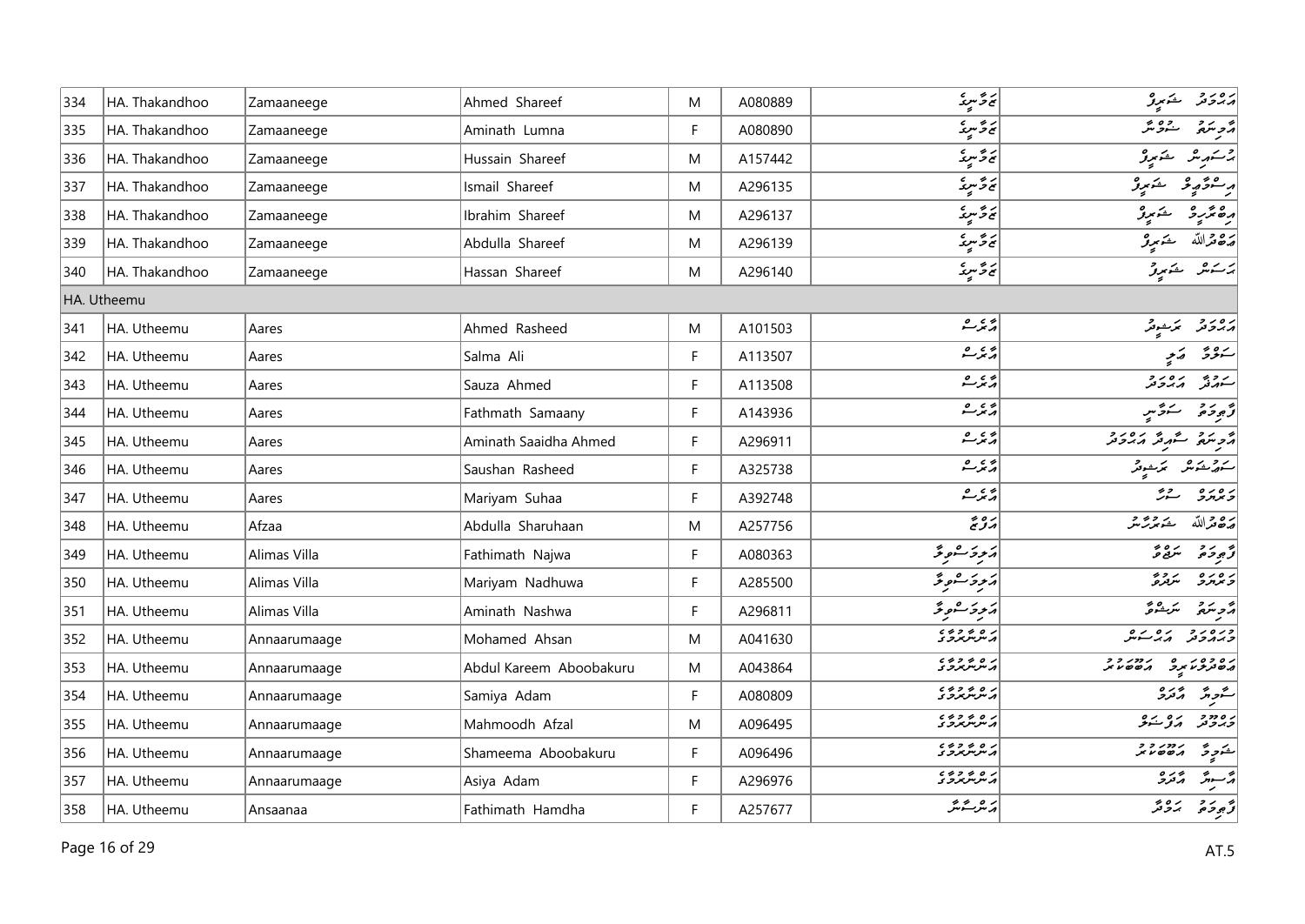| 359 | HA. Utheemu | Asrafeege      | Adam Areef                 | M  | A009553 | لەھبروپى                            | ەئىمبەر<br>و ره<br>د ترو                                      |
|-----|-------------|----------------|----------------------------|----|---------|-------------------------------------|---------------------------------------------------------------|
| 360 | HA. Utheemu | Asrafeege      | Ahmed Mohamed              | M  | A082015 | ىر شەنى <i>رىي</i>                  | بر 2 پر 13<br>مربر <del>5</del> تر<br>و ر ه ر د<br>تر پر ژ تر |
| 361 | HA. Utheemu | Asseyri        | Ibrahim Imaz               | M  | A097079 | لئەرىئىمىر                          | ە ھەترىر <i>ۋ</i><br>$\frac{25}{5}$                           |
| 362 | HA. Utheemu | Asseyri        | Mariyam Saneeha            | F. | A257762 | لهزه عيمر                           | ر ه ر ه<br>و بربرو<br>سەمبەر                                  |
| 363 | HA. Utheemu | Asseyri        | Sanaaya Abdul Wahid Hassan | F  | A296701 | لره يىمر                            |                                                               |
| 364 | HA. Utheemu | Asseyri        | Adam Ayaz                  | M  | A402241 | لهزة عيمبر                          | כנים היכיב<br>הבקים הי <i>ת</i> וב                            |
| 365 | HA. Utheemu | Bageechaage    | Hawwa Adam                 | F  | A096407 | ر<br>نه پ <sup>ه</sup> د ک          | پور ہ<br>پر تر تر<br>ر ه و<br>پروتو                           |
| 366 | HA. Utheemu | Bageechaage    | Hawwa Raniya               | F  | A285496 | ے پر پر ہ<br>م                      | بڑ سر پڑ<br>رە بە<br>برادى                                    |
| 367 | HA. Utheemu | Banafsaage     | Hawwa Nazaaha              | F. | A282667 | پر په وي.<br>ح <i>امزنۍ</i> مسر     | ر ه پ<br>برآرڅ<br>سريح پژ                                     |
| 368 | HA. Utheemu | Bonthi         | Ahmed Ashraf               | M  | A079214 | قاسرهج                              | ره رو بر دره ده                                               |
| 369 | HA. Utheemu | Bonthi         | Nashiya Adam               | F  | A095249 | القسعبر                             | په ره<br>د ترو<br>متزسور                                      |
| 370 | HA. Utheemu | Bonthi         | Zareena Adam               | F  | A096448 | بره<br>صنرمج                        | ئ <sub>ے میر</sub> یٹر<br> <br>پور ہ<br>پرترو                 |
| 371 | HA. Utheemu | Bonthi         | Aishath Saniya             | F  | A330941 | قامبرمج                             | وأبر خنفى فأوسر                                               |
| 372 | HA. Utheemu | Chabeyleege    | Aishath Shibana            | F  | A096433 | ری د ؟<br>کوه د د                   | ۇرىشكى ئىدۇش                                                  |
| 373 | HA. Utheemu | Dheefuramge    | Mohamed Najeeb             | M  | A100469 | ا <sub>وپو</sub> ژ <sub>تره و</sub> | ورەر د سربې ھ                                                 |
| 374 | HA. Utheemu | Dhethadimaage  | Aminath Rizma              | F  | A257642 | ه ريد و د د کار<br>مردم و مرد       |                                                               |
| 375 | HA. Utheemu | Dhethadimaage  | Fathimath Rimsa            | F. | A257644 | ړ د پر<br>تره د ژ د                 | قەدە برۇش                                                     |
| 376 | HA. Utheemu | <b>Dhoores</b> | Mohamed Zihunee            | M  | A299579 | دد ،<br>تربر ک                      | و ره ر و<br>د بر د تر<br>ىبېرتىپ                              |
| 377 | HA. Utheemu | Fazaa          | Khadheeja Adam             | F  | A287571 | تریخ                                | تزمرچ مردره                                                   |
| 378 | HA. Utheemu | Fazaa          | Mariyam Yusra              | F  | A299587 | ترتج                                | ر ه بر ه<br><del>د</del> بربر ژ<br>ىر ھەيھە                   |
| 379 | HA. Utheemu | Fazaa          | Aminath Yasira             | F  | A299592 | ترتج                                | أأدوسكم الأسور                                                |
| 380 | HA. Utheemu | Fazaa          | Aishath Yaseera            | F  | A299600 | ترتج                                | وكرمشكي الكرسوند                                              |
| 381 | HA. Utheemu | Fazaa          | Fathimath Yasara           | F  | A328181 | ترتج                                | توجدة المستعمر                                                |
| 382 | HA. Utheemu | Fazaa          | Hawwa Yasra Adam           | F  | A328182 | تریخ                                | رەپ رەپ بررە<br>برادى الاسلىم الاترى                          |
| 383 | HA. Utheemu | Feeroazuge     | Abdulla Rameez             | M  | A026439 | و چې د و<br>نو پرېځ د               | بر25 اللّه<br>بمرحريح                                         |
| 384 | HA. Utheemu | Feeroazuge     | Mohamed Raiaan             | M  | A156981 | و چې د ۽<br>ويمريج <sub>ک</sub>     | ورەرو بەرگە                                                   |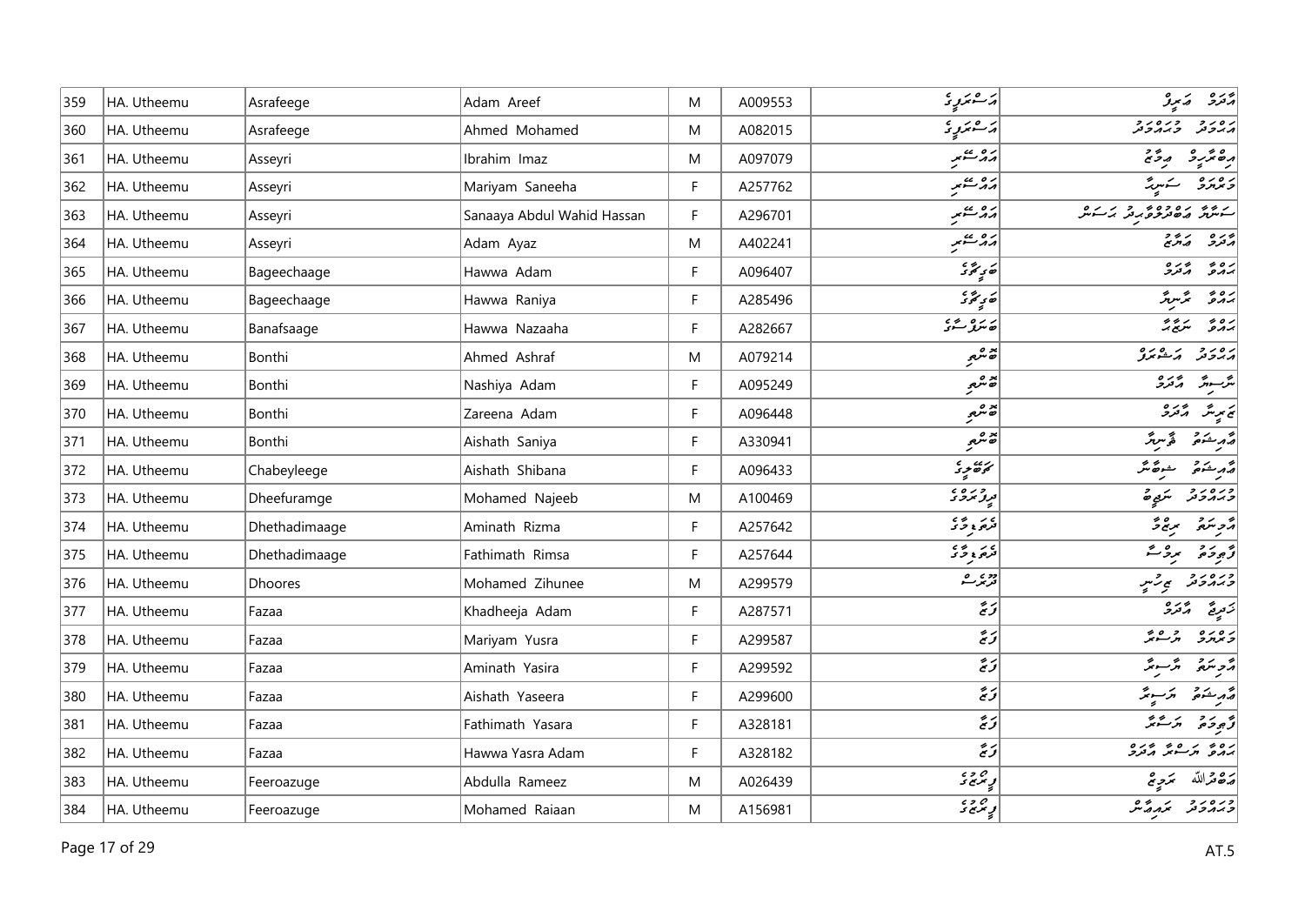| 385 | HA. Utheemu | Feeroazuge       | Hassan Rameez       | M           | A296960 | د ص و ۽<br>پي پڻ پي                         | برسەيىتى<br>بمرحرج                    |
|-----|-------------|------------------|---------------------|-------------|---------|---------------------------------------------|---------------------------------------|
| 386 | HA. Utheemu | Feeroazuge       | Fathimath Maazina   | F           | A325735 | و ص و ۽<br>اوڀ مربع <sub>ک</sub>            | ۇ بۇرۇ ئەبەتر                         |
| 387 | HA. Utheemu | Fenfiyaazuge     | Abdul Raheem Hassan | M           | A045740 | ې هروگړي<br>د شر <sub>وگ</sub> ري           |                                       |
| 388 | HA. Utheemu | Feyrumaage       | Mariyam Rashiyaa    | F           | A257655 | ہ د د د د<br><mark>ز برو د</mark>           | رەرە شىشەد                            |
| 389 | HA. Utheemu | Finiroalhi       | Aishath Shimla      | $\mathsf F$ | A077621 | و سرچر<br>تر بر                             | وگرېشو شوڅوگو<br>م                    |
| 390 | HA. Utheemu | Fiyaathoshige    | Rayya Rasheed       | F           | A296849 | وبيوع                                       | برەپر برَشوتر                         |
| 391 | HA. Utheemu | Fules            | Fathimath Anoosha   | $\mathsf F$ | A285502 | د ځو شه                                     | ژ <sub>بو د</sub> ر مشتر              |
| 392 | HA. Utheemu | Gadhakoalhimaage | Fathimath Inasa     | F           | A081809 | پر چې په په<br>  په تعريق تر چې             | قوم في المستراب                       |
| 393 | HA. Utheemu | Gadhakoalhimaage | Zuhura Moosa        | F           | A096498 | ر ر <i>0 ر و ي</i><br>  د تر <i>نا</i> تر د | ووو ووث                               |
| 394 | HA. Utheemu | Gulfaamge        | luthisam            | F           | A299719 | و ه و ه ه ،<br>د ترتو تر د                  | وەي بە                                |
| 395 | HA. Utheemu | Haavilla         | Aishath Thuhufa     | F           | A285501 | رحمع محر                                    | و دور<br>مگر شوی مورق                 |
| 396 | HA. Utheemu | Haavilla         | Fathimath Luthufa   | F.          | A296809 | رحموقر                                      | وٌ و دورو                             |
| 397 | HA. Utheemu | Happy Garden     | Mohamed Nimal       | M           | A296913 | ر پ <sub>و</sub> تو تو مگر                  | כנסנכ תשם                             |
| 398 | HA. Utheemu | Haveyli          | Ali Ahsal           | M           | A096497 | رەيە<br>رەبىر                               | $rac{1}{2}$                           |
| 399 | HA. Utheemu | Heyzleen         | Hawwa Nafhaa        | F           | A257746 | ئەج م <sub>ۇ</sub> بىر                      | ره و بروو                             |
| 400 | HA. Utheemu | Hide Park        | Fathimath Enas      | F           | A257685 | ىر دې بۇر،<br>س                             | قرموختمو مريثر                        |
| 401 | HA. Utheemu | Hithahfinivaage  | Aminath Shaaziyaa   | F           | A295828 | ىرغ <sub>ە</sub> ئىروپىرىقى ئە              | أأرد المستقصر                         |
| 402 | HA. Utheemu | Hiyaavehi        | Mohamed Rifau       | M           | A150304 | ىرە ئەھمەر                                  | و ر ه ر و<br>تر پر ژ تر<br>بروژه      |
| 403 | HA. Utheemu | Hiyaavehi        | Abdulla Simaau      | M           | A299231 | رېژۀ ر                                      | ەھىراللە<br>سەۋە                      |
| 404 | HA. Utheemu | Hudhuasurumaage  | Ahmed Waheed        | M           | A048717 | و ور _ و و د ،<br>رتوړ سه بور ی             | رەرو كەيتر                            |
| 405 | HA. Utheemu | Hudhuasurumaage  | Nasreena Waheed     | $\mathsf F$ | A117478 | و ور _و و پر و<br>رتوبر — برو ی             | ىئرىشمېرىنتى ئۇبرىتر                  |
| 406 | HA. Utheemu | Husnuheenaage    | Ahmed Waheed        | M           | A105885 | ر مشتر پر سر<br>مسلم                        | ره رو در د<br>ا <i>ر د د د و</i> ر تر |
| 407 | HA. Utheemu | Husnuheenaage    | Ahmed Zaidhaan      | M           | A257732 | ر مشتر پر سر<br>مسلم                        | رەرد تەرىرىد                          |
| 408 | HA. Utheemu | Husnuheenaage    | Hassan Waheed       | M           | A281811 | 2 مەش <sub>رىپ</sub> ىدىكى<br>مەسرىپە       | پرسترین کار کردگر                     |
| 409 | HA. Utheemu | Huvandhumaage    | Adam Shareef        | M           | A093643 | و ر<br>ره سربرو د                           | وره خوره<br>مهرد خورد                 |
| 410 | HA. Utheemu | Huvandhumaage    | Mariyam Najuwa      | F           | A353100 | و ر<br>ره سربرو د                           | رەرە بەدە                             |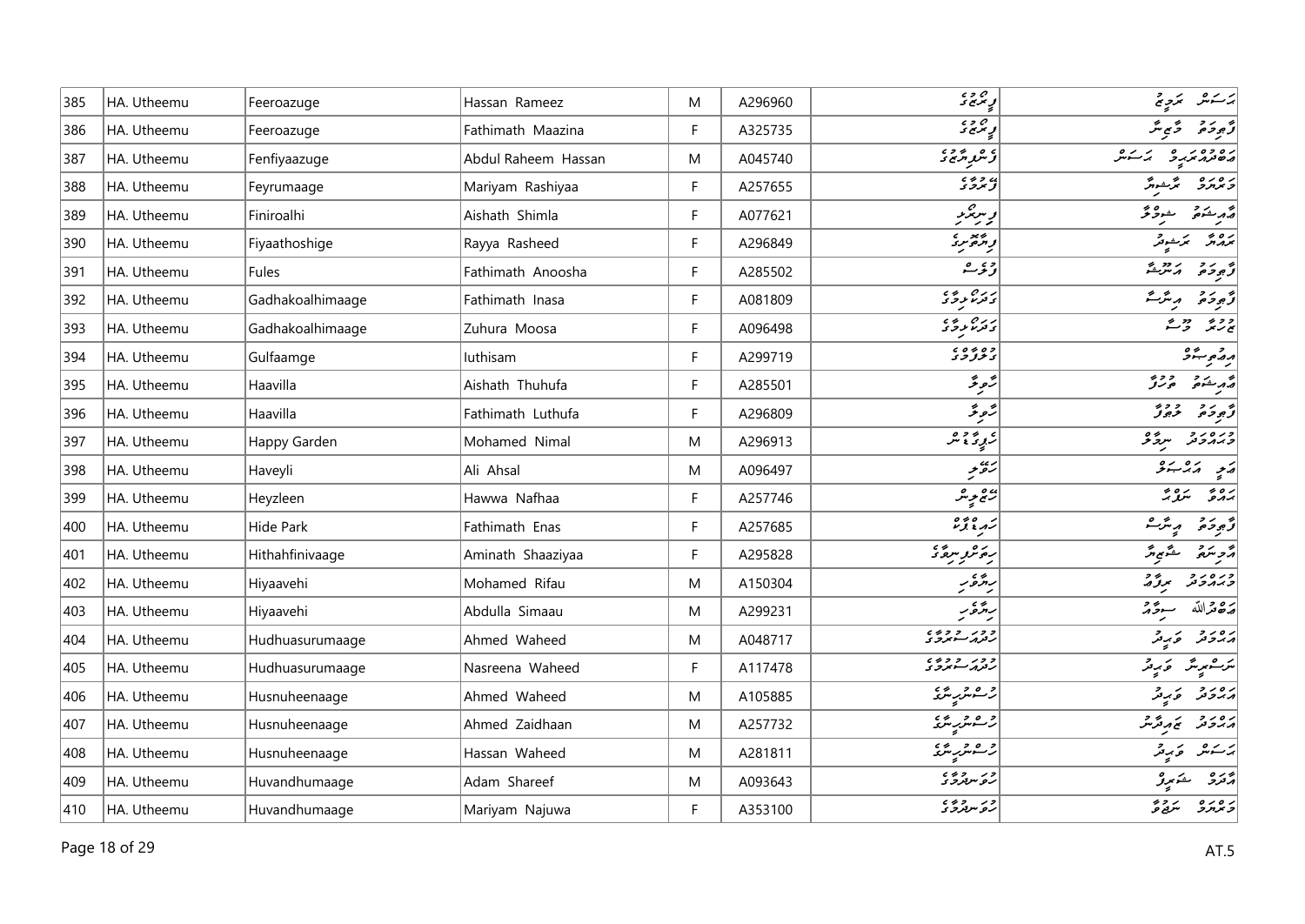| 411 | HA. Utheemu | Kaanigasdhoshuge | Aminath Afaf      | F         | A297072 | شهری صدو و د<br>  شهری سونتر دی                            | أثر حريجو<br>ىرۇۋ                                                                                                                |
|-----|-------------|------------------|-------------------|-----------|---------|------------------------------------------------------------|----------------------------------------------------------------------------------------------------------------------------------|
| 412 | HA. Utheemu | Kaanigasdhoshuge | Fathimath Ula     | F         | A297076 | ر در ۲۵ ورو دی.<br>مرسمه در سوفترس                         | و مر د<br>اقرامو شهر<br>رژ                                                                                                       |
| 413 | HA. Utheemu | Kaneerumaage     | Fathmath Sabaaha  | F         | A257662 | ئەسپەتىرى ئ                                                | بەھ<br>ۇ بوخ تو                                                                                                                  |
| 414 | HA. Utheemu | Kaneerumaage     | Ali Ifhaam        | M         | A257665 | ر<br>رسپردی                                                | ړې د دره                                                                                                                         |
| 415 | HA. Utheemu | Kaneerumaage     | Ahmed Ilhaam      | M         | A257666 | ئەسرىرىرى<br>  ئەسرىرىرى                                   | رەرو مەدە                                                                                                                        |
| 416 | HA. Utheemu | Khiyaalee Manzil | Fathimath Nishau  | F         | A096532 | ر پژویز شمیر ژ                                             | و المعرفية المحمد المعرفية المحمدة المحمدة المحمدة المحمدة المحمدة المحمدة المحمدة المحمدة المحمدة ا                             |
| 417 | HA. Utheemu | Kothari Villa    | Nasir Ali         | ${\sf M}$ | A054402 | بىز<br>ئامۇمرەرىگە                                         | شبه شرقه الأميم                                                                                                                  |
| 418 | HA. Utheemu | Kothari Villa    | Ahmed Shuhail     | ${\sf M}$ | A113863 | بر<br>بره بره مر                                           | أرەر دىرىدى                                                                                                                      |
| 419 | HA. Utheemu | Kothari Villa    | Shamsunnisa Moosa | F         | A131339 | ئەئم بىرە بۇ                                               | $\begin{pmatrix} 0 & 0 & 0 & 0 & 0 & 0 \\ 0 & 0 & 0 & 0 & 0 & 0 \\ 0 & 0 & 0 & 0 & 0 & 0 \\ 0 & 0 & 0 & 0 & 0 & 0 \end{pmatrix}$ |
| 420 | HA. Utheemu | Kudhimaage       | Mohamed Wajeeh    | M         | A278993 | و رو ء<br>ما فرقری                                         | وره دو دره کرده                                                                                                                  |
| 421 | HA. Utheemu | Kudimaa villa    | Mohamed Rasheed   | M         | A299344 | ءتروتحوقر                                                  | ورەرو كەشپەر                                                                                                                     |
| 422 | HA. Utheemu | Kuriboashige     | Ahmed Zayyan      | ${\sf M}$ | A257649 | و هم ده<br>ما موره مور                                     | גפגר גפגים                                                                                                                       |
| 423 | HA. Utheemu | Laal pool        | Abdulla Nasim     | M         | A257759 | ه o oo<br>نوموبومو                                         | مَدْهُ قَدْ اللّه مَّرْسُورْ                                                                                                     |
| 424 | HA. Utheemu | Maahaa           | Fathimath Jumaana | F         | A282672 | $\overset{\circ}{\mathcal{Z}}\overset{\circ}{\mathcal{Z}}$ | قهوخهم محافاته                                                                                                                   |
| 425 | HA. Utheemu | Maahiyaa         | Aminath Sumaa     | F         | A285495 | د مر<br>د                                                  | أأرمز المحمد المستورثة                                                                                                           |
| 426 | HA. Utheemu | Maavilu          | Hawwa Nausa       | F         | A282669 | و هم د                                                     | برە ئەر ئىر                                                                                                                      |
| 427 | HA. Utheemu | Maavina          | Mohamed Nisfah    | M         | A096563 | ۇ ئەسكە                                                    | وره رو سرسور ده<br><i>د ب</i> رماند سرسور                                                                                        |
| 428 | HA. Utheemu | Maavina          | Fathimath Yasfa   | F         | A299251 | ۇ ئەسكە                                                    | ژ <sub>بوخو</sub> پرېژ                                                                                                           |
| 429 | HA. Utheemu | Manas            | Fathimath Dhimna  | F         | A091854 | ىر ئىر م                                                   | قهودة مروش                                                                                                                       |
| 430 | HA. Utheemu | Manas            | Suduna Naeem      | F         | A091856 | ى ئىر مىشە                                                 | ے قریش سکھاؤ                                                                                                                     |
| 431 | HA. Utheemu | Manas            | Mohamed Yasir     | ${\sf M}$ | A097073 | ى ئىر مىشە                                                 | ورەرو ئۇسىر                                                                                                                      |
| 432 | HA. Utheemu | <b>Manas</b>     | Ahmed Yusree      | ${\sf M}$ | A097074 | ى ئىر مىشە                                                 | ره رو وه<br>دروند مرگور                                                                                                          |
| 433 | HA. Utheemu | Manas            | Aishath Yumna     | F         | A124914 | ى ئىر مىشە                                                 | أشهر شده المردين                                                                                                                 |
| 434 | HA. Utheemu | Manas            | Ibrahim Yaafiu    | ${\sf M}$ | A296690 | ى ئىر مىشە                                                 | ת פיציב תונה                                                                                                                     |
| 435 | HA. Utheemu | Meenaaz          | Ahmed Aiham       | M         | A336139 | حي مترج                                                    |                                                                                                                                  |
| 436 | HA. Utheemu | Moonlight        | Ali Hishaam       | ${\sf M}$ | A299566 | روموبر ۾                                                   | $\begin{array}{cc} 2\frac{a}{2} & a\\ 2\frac{a}{2} & a \end{array}$                                                              |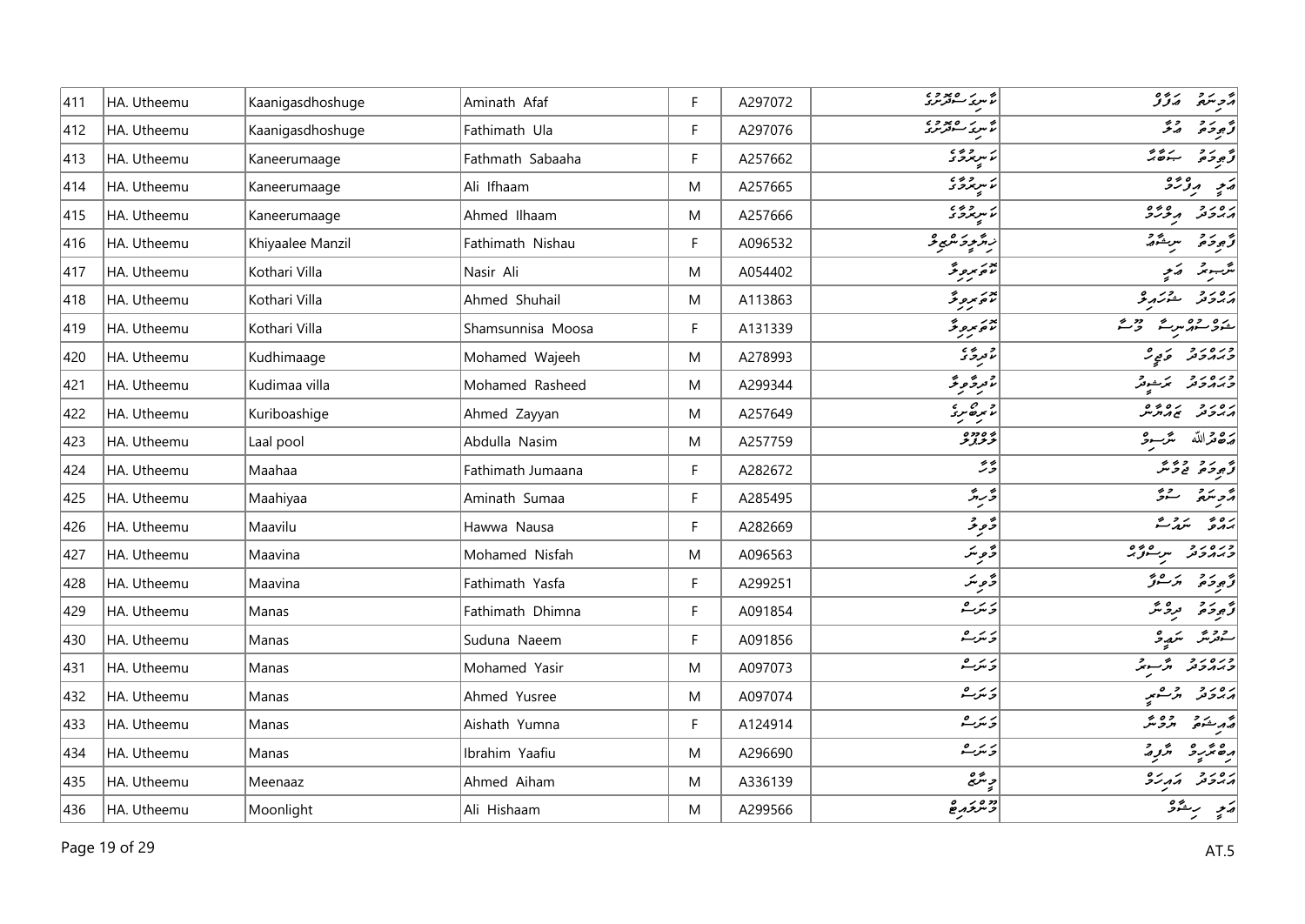| 437 | HA. Utheemu | Mulaha           | Ahmed Maaish Mohamed      | M         | A257716 | ورو                            | גם גב כוב כגם גב                                         |
|-----|-------------|------------------|---------------------------|-----------|---------|--------------------------------|----------------------------------------------------------|
| 438 | HA. Utheemu | Musthareege      | Asima Abdul Samad         | F         | A062477 | أقرعهم مربح                    | ه به ده وه رر د<br>په بود په هغربه جو تر                 |
| 439 | HA. Utheemu | Musthareege      | Mohamed Asim              | M         | A299322 | د ه په دې<br>د سوه پرې         | ورەرو ئەبدۇ                                              |
| 440 | HA. Utheemu | Musthareege      | Asma Abdul Samad          | F         | A299326 | د صر مر<br>په مسرو کړې         | ره وه بر ر د<br>پره تر پر سرو تر<br>رەپچ                 |
| 441 | HA. Utheemu | Musthareege      | Azima Abdul Samad         | F         | A299327 | د صمر مرد<br>مرگ               | ر ٥ ٥ ٥ ٥ ر ر و<br>پره تر پر ښو <del>ر</del> تر<br>وحجمج |
| 442 | HA. Utheemu | <b>Nares</b>     | Fareena Abdul Wahid       | F         | A096460 | پڑ پر ہ                        | ترىيەش كەھ تەرەپ تەر                                     |
| 443 | HA. Utheemu | Nares            | Hawwa Saniyya Abdul Wahid | F         | A296869 | متزبر حر                       | ים ז' היינה א' הסיניבים הב                               |
| 444 | HA. Utheemu | Nooraanee Villa  | Mohamed Nasir             | M         | A076235 | يژبر سره ځه<br>مستقب           | ورەرو شەر                                                |
| 445 | HA. Utheemu | Nooraanee Villa  | Hassan Nasir              | ${\sf M}$ | A076484 | ترىر سرە م <sup>ى</sup> ر<br>ئ | ىزىكىش ئىگرىنىدىگر                                       |
| 446 | HA. Utheemu | Nooraanee Villa  | Mohamed Naseem            | M         | A092500 | تربر يبرعه قر                  | ورەر دىرىدۇ                                              |
| 447 | HA. Utheemu | Nooraanee Villa  | Asma Moosa                | F         | A094846 |                                | براه والمحمد المحمد                                      |
| 448 | HA. Utheemu | Nooraanee Villa  | Ismail Nasir              | M         | A106607 | تر پژمېږ <sub>د</sub> ځه       | ر عۇرپۇ سەيدۇ                                            |
| 449 | HA. Utheemu | Nooraaneege      | Ismail Shareef            | M         | A064561 | دو پر<br>سربر سرپر             | ر شۇرۇ شېرۇ                                              |
| 450 | HA. Utheemu | Nooraaneege      | Nahuza Abdul Kareem       | F         | A091855 | دور<br>سرپر سرپر               | ני נסיפות                                                |
| 451 | HA. Utheemu | Nooraaneege      | Fathimath Ali             | F         | A096453 | دو پر<br>سربر سرپر             | و محمد الله من الله من الله من                           |
| 452 | HA. Utheemu | Nooraaneege      | Shahuza Abdul Kareem      | F         | A096454 | دو پر<br>سربر سرپر             | ر و ده ده ده د ه<br>شورن <sub>د</sub> ده ترونا برو       |
| 453 | HA. Utheemu | Nooraaneege      | Abdul Kareem Adam         | ${\sf M}$ | A096455 | دور<br>سرپر سرپر               | גם כסג פי הבקב<br>הסתיביות כ                             |
| 454 | HA. Utheemu | Nooraaneege      | Abdulla Shareef           | M         | A104300 | دور<br>سربر سرپر               | پر ۱۵ د کمبر دیگر                                        |
| 455 | HA. Utheemu | Nooraaneege      | Mohamed Shareef           | M         | A151908 | دو پر<br>سربر سرپر             | ورەر د شەرژ                                              |
| 456 | HA. Utheemu | Nooreege         | Abdulla Rasheed           | M         | A067784 | دد<br>مترسمي <sup>5</sup>      | رەقراللە كمەئدىر                                         |
| 457 | HA. Utheemu | Nooreege         | Ibrahim Rasheed           | M         | A068157 | دد<br>مترسری                   | ە ھېڭرىر<br>ب<br>ىمەشىرەتەر<br>ئ                         |
| 458 | HA. Utheemu | Nooreege         | Aminath Mirusa            | F         | A285492 | دو<br>مترسمي <sup>ى</sup>      | أرمز<br>ىر بۇرىگە                                        |
| 459 | HA. Utheemu | Noovilu          | Ahmed Niyaz               | ${\sf M}$ | A010407 | لترهر فحر                      | پر و پر و<br>سرگرم                                       |
| 460 | HA. Utheemu | Pamshade         | Ahmed Eemaan              | ${\sf M}$ | A157536 | و و ۽ ۽ ه<br>بڙچ ڪسو           | גפנק גליל                                                |
| 461 | HA. Utheemu | Pamshade         | Aminath Risfa             | F         | A298991 | ېږو <sub>ي</sub> ږه<br>برو سوه | ىرىشۇ<br>ړې سرچ                                          |
| 462 | HA. Utheemu | Rabee-ee Gulshan | Aminath Samath            | F         | A096568 | بَرَھ مرکو شَدَيْر             | ړ د سره<br>سرە بەر                                       |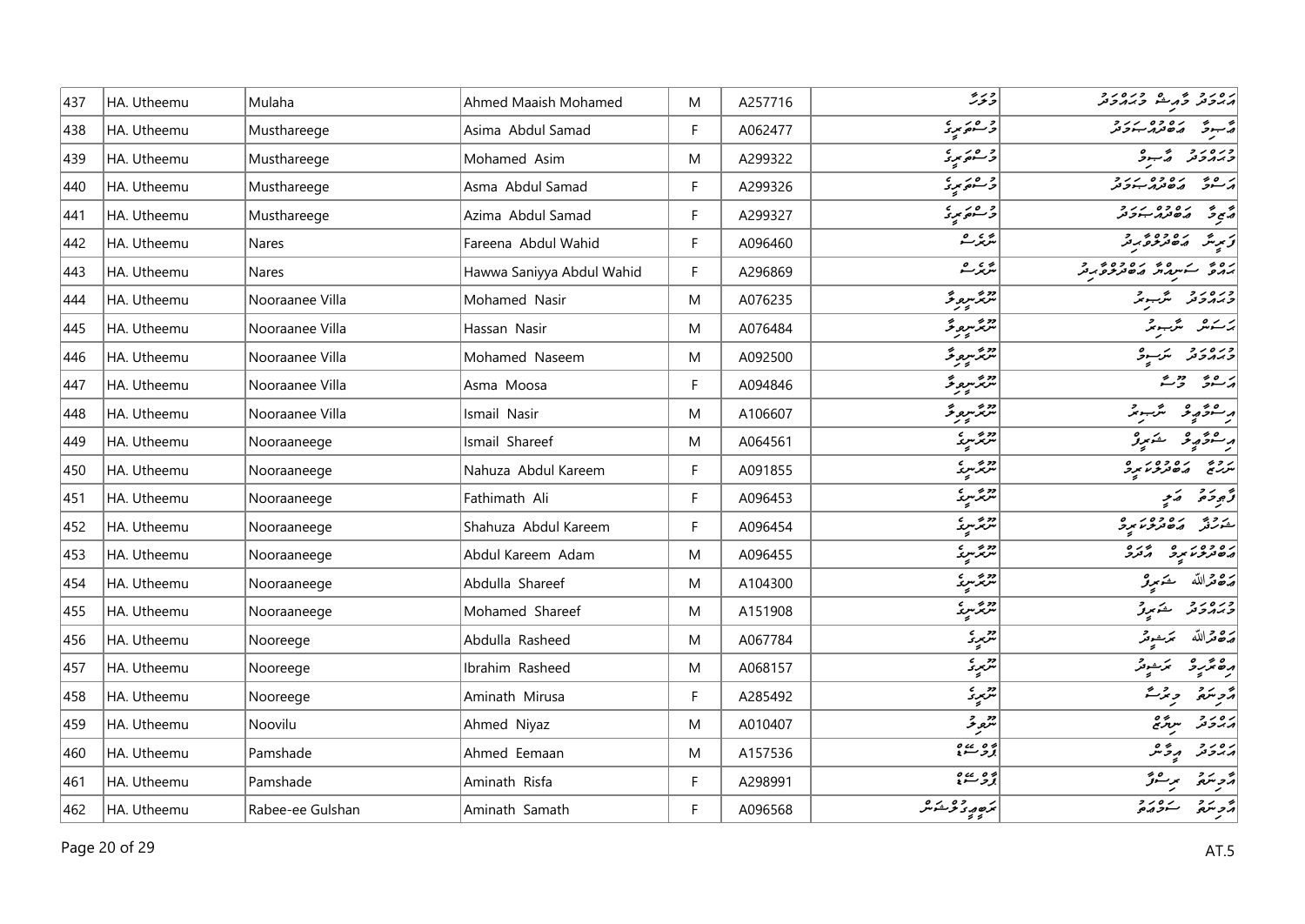| 463 | HA. Utheemu | Rabee-ee Gulshan | Mohamed Aslam    | M  | A101853 | ئەھەر ئەم ئەشر                      | برعبره<br>و ر ه ر و<br><i>و پر</i> پر تر     |
|-----|-------------|------------------|------------------|----|---------|-------------------------------------|----------------------------------------------|
| 464 | HA. Utheemu | Rabee-ee Gulshan | Mariyam Sazra    | F. | A257751 | ىر ھەر زوشكە<br>ئىر ھەر دىكەنلەر    | سەچ ئىر<br>ر ه ر ه                           |
| 465 | HA. Utheemu | Rabee-ee Gulshan | Aishath Azra     | F  | A299332 | ئىمەر قوشىش                         | م ديد ده در د                                |
| 466 | HA. Utheemu | Rahmaanee Hiyaa  | Aminath Visama   | F  | A095052 | ىر 2 جەسىر بەر<br>ئىرىرى ج          | ومحر يتمتحر وستكر                            |
| 467 | HA. Utheemu | Ranfaru          | Mohamed Nazim    | M  | A097068 | ىر ھ <sub>ە</sub> ر جە              | سگەۋ<br>و ره ر و<br>تر پر تر تر              |
| 468 | HA. Utheemu | Ranfaru          | Mariyam Fazula   | F  | A257757 | ىر ھەر ج                            | ۇ ئەڭ<br>ر ه ر ه<br><del>د</del> بربرد       |
| 469 | HA. Utheemu | Reysham          | Abdulla Saamee   | M  | A257724 | ى دەرە<br>ئىرىشىۋ                   | <mark>برء تر</mark> الله<br>رهجير            |
| 470 | HA. Utheemu | Rihiali          | Gasim Faheem     | M  | A054885 | برر بر<br>ر                         | مخ سوش تور <u>ه</u><br>د                     |
| 471 | HA. Utheemu | Rihiali          | Ahmed Ushaam     | M  | A296718 | بررديجه                             | رەرو ويۇھ                                    |
| 472 | HA. Utheemu | Shaahil          | Aishath Ahumeema | F  | A096510 | ىش رىۋ<br>ب                         | أقهر شكافه أوراج ومحم                        |
| 473 | HA. Utheemu | Sifaaee Manzil   | Mohamed Rameez   | M  | A042334 | سرۇ <sub>م</sub> رۇش <sub>ك</sub> و | כנסנב גב<br>כממכת תבש                        |
| 474 | HA. Utheemu | Sunny Beam       | Sajida Fauzee    | F  | A096535 | سە سەھ ۋ                            | ستھومتر الارحماني                            |
| 475 | HA. Utheemu | Sunny Beam       | Ahmed Mujuthaba  | M  | A096536 | سەرەر                               | 272222020                                    |
| 476 | HA. Utheemu | Sunny Beam       | Abdulla Faseeh   | M  | A096537 | سەسىرە ئە<br>ئەس                    | رەقراللە ترىبور                              |
| 477 | HA. Utheemu | Sunny Beam       | Aishath Dheena   | F  | A297977 | ر<br>سەرھەر                         | و<br>مريد من فرس                             |
| 478 | HA. Utheemu | Sunny Beam       | Ali Fawaaz       | M  | A297980 | ر<br>سکسر ہے تر                     | ړي د ده پن                                   |
| 479 | HA. Utheemu | Tauben           | Nasra Mohamed    | F  | A299624 | ر د ، ه<br>ع مره س                  | ىر 2 مۇ<br>و ره ر د<br>تر پر ژ تر            |
| 480 | HA. Utheemu | Tauben           | Shaamiha Mohamed | F  | A299629 | ر د ، ه<br>ج م ځم                   | و ر ه ر د<br>تربر پر تر<br>ڪ تر <sup>ي</sup> |
| 481 | HA. Utheemu | Thilafalhu       | Fathimath Faiha  | F  | A257767 | اموځونر                             | وٌجوحَمُ وَمِرَّ                             |
| 482 | HA. Utheemu | <b>Time Less</b> | Abdulla Inayath  | M  | A079157 | لتجرد وعرشه                         | مَصْعَراللّه<br>ە سەر د                      |
| 483 | HA. Utheemu | <b>Time Less</b> | Mareena Adam     | F  | A096562 | لى مەر ئەممى مىسى<br>مەر ئەممى      | د پر شهره<br>د پر                            |
| 484 | HA. Utheemu | <b>Time Less</b> | Aishath Sama     | F  | A148261 | ى <sub>مر</sub> و ئۇر               | و ديگر ديد.<br>مريضو سکو                     |
| 485 | HA. Utheemu | <b>Time Less</b> | Ibrahim Ziyad    | M  | A150393 | <br> غ <sub>ار</sub> ونۇر           | رە ئەر ئەرگە                                 |
| 486 | HA. Utheemu | <b>Time Less</b> | Ahmed Siyaz      | M  | A150408 | ع <sub>ا</sub> ر د بر عه            | ر ه ر د<br>م.روتر<br>سودرج                   |
| 487 | HA. Utheemu | Time Less        | Mariyam Sazuma   | F  | A299051 | ع <sub>امر</sub> دعمر شه            | ستهزج<br>ر ه بر ه<br>د <del>ب</del> ربرد     |
| 488 | HA. Utheemu | Twilight         | Fathmath Jaheeza | F. | A343358 | <br>  ع ءَ م جَ م ع                 | وَّجْوَحَهُ ۖ يَا لَمِنَّ                    |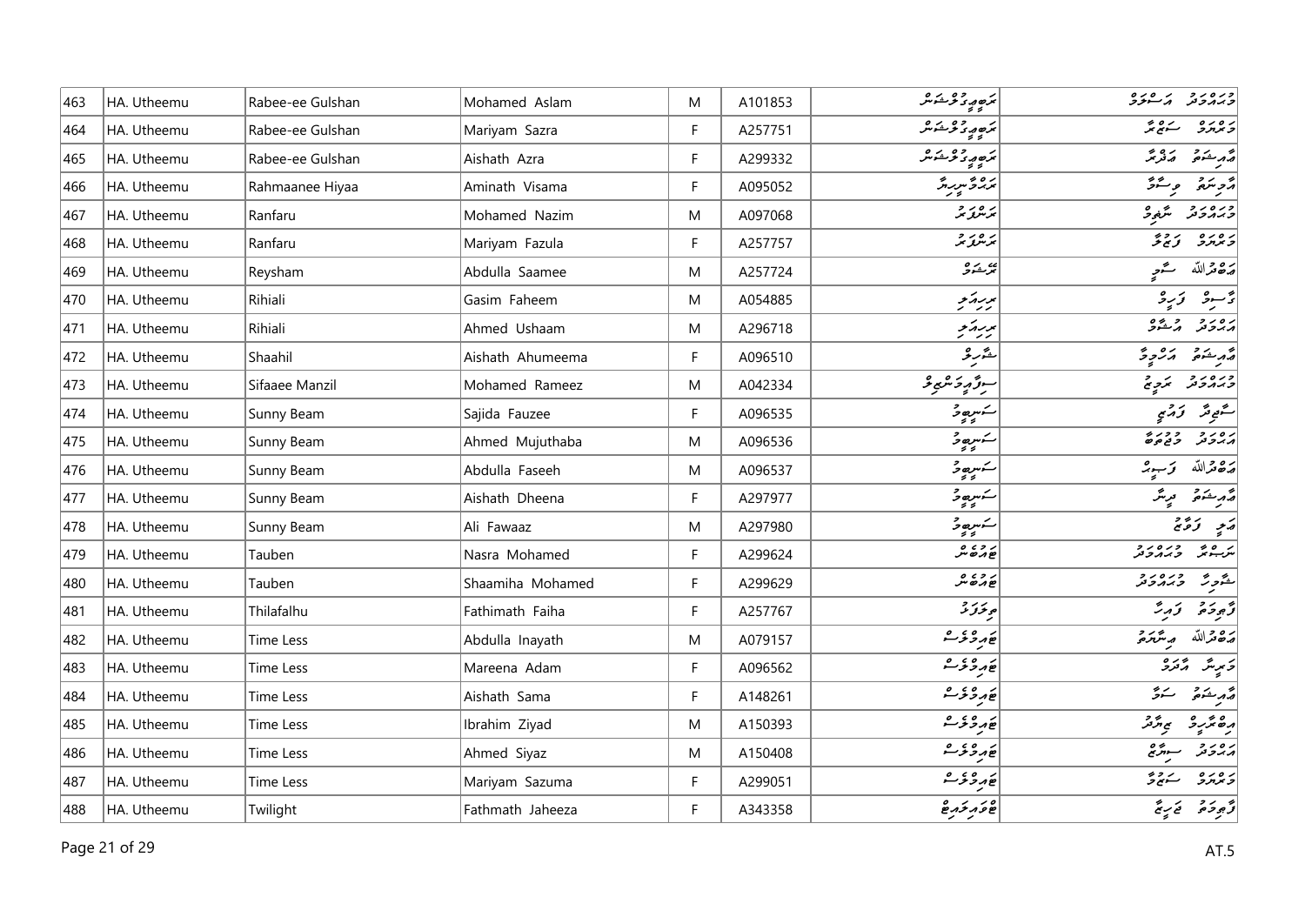| 489 | HA. Utheemu | Twilight   | Mariyam Naazleen       | F. | A392364 | $rac{1}{2}$                      | پر ه پر ه<br>000<br>سريخ لرسر                               |
|-----|-------------|------------|------------------------|----|---------|----------------------------------|-------------------------------------------------------------|
| 490 | HA. Utheemu | Udhares    | Fathimath Nauraa       | F  | A285497 | دیری ہے                          | وٌ جو پَر و<br>سترتر                                        |
| 491 | HA. Utheemu | Udu Villa  | Hassan Sameer          | M  | A073963 | 23ء تھ                           | پرستہ سے پہ تھ                                              |
| 492 | HA. Utheemu | Udu Villa  | Nafeesa Hassan         | F  | A096436 | د ? ء مَّ                        | شموٍے کے سکھر                                               |
| 493 | HA. Utheemu | Udu Villa  | Aminath Nihadha        | F  | A149190 | د ? ء مَّ                        | أثر وسرة المسرور                                            |
| 494 | HA. Utheemu | Udu Villa  | Aishath Shaf'aa        | F. | A257668 | 23ءء تھ                          | أور مشترة الشنوق                                            |
| 495 | HA. Utheemu | Udu Villa  | Hussain Maahid         | M  | A257670 | د ? ء مَّ                        | برسكهر مركز والمراد                                         |
| 496 | HA. Utheemu | Udu Villa  | Abdulla Yameen         | M  | A261213 | د ? ء مَّ                        | ح قوترالله مرتجة مر                                         |
| 497 | HA. Utheemu | Udu Villa  | Mohamed Saif           | M  | A296802 | 23ءء تھ                          | و ر ه ر و<br>تر پر ژ تر<br>ستهرقر                           |
| 498 | HA. Utheemu | Vaijeheyge | Fathimath Afeefa       | F. | A046387 | پر په پرو<br>  توم خرمو          | ړ تړ و<br>قرموحرم                                           |
| 499 | HA. Utheemu | Vaijeheyge | Aminath Huzaamaa       | F  | A257658 | پر پری پر<br>  تو پر پر پر       | و مرد و و و د                                               |
| 500 | HA. Utheemu | Vaijeheyge | Fathimath Ushama       | F. | A257660 | تەرىخ ئەنج                       | رحمشر<br>ا توجو څخه                                         |
| 501 | HA. Utheemu | Vinares    | Mariyam Ulyaa          | F  | A285493 | <sub>حە</sub> ئىر <i>بۇ</i> ر شە | ر ه ر ه<br><del>ر</del> بربرگر<br>$\bullet$ 0 2<br>ەر پر سر |
| 502 | HA. Utheemu | Vinares    | Abdul Muhaimin Mansoor | M  | A296704 | ە ئىرىزىشە                       | ر ه وه ور<br>پره تربربر بر بر<br>پر ۵٫۵ و<br>--             |
| 503 | HA. Utheemu | Vinares    | Aishath Sihama         | F. | A296705 | ریر پڑے                          | سەرىخ<br>پھر ڪوير<br>مرکز ڪوي                               |
| 504 | HA. Utheemu | Zeymaa     | Ahmed Sam'aan          | M  | A296914 | ی بحر<br>مح                      | 2 401<br>  پر 9 پر و<br>سىورىس                              |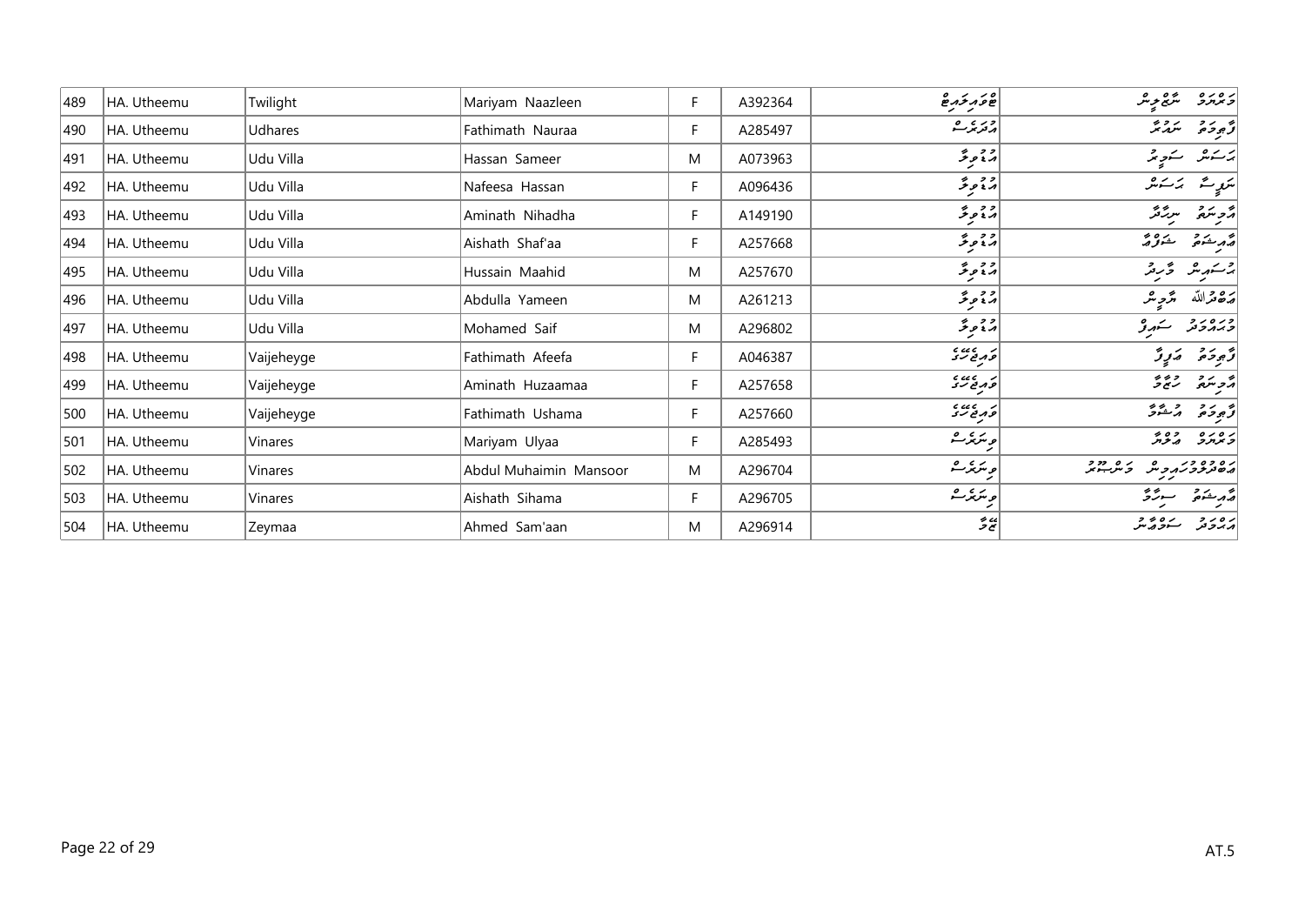## *w7qAn8m? sCw7mRo>u; wEw7mRw;sBo<*

| ' مرمر | 'يئرىثر: |
|--------|----------|
|        |          |
|        |          |
|        |          |

## *w7q9r@w7m> sCw7qHtFoFw7s; mAm=q7 w7qHtFoFw7s;*

| ىر تە | $\mathcal{O} \times$<br>$\sim$ | $\sim$<br>. . | لترنثر |
|-------|--------------------------------|---------------|--------|
|       |                                |               |        |
|       |                                |               |        |
|       |                                |               |        |

| انترنثر: | $^{\circ}$ | يبرهر | $^{\circ}$<br>سرسر |
|----------|------------|-------|--------------------|
|          |            |       |                    |
|          |            |       |                    |
|          |            |       |                    |

| ىرتىر: | 。<br>سر سر | .,<br>مرسر |
|--------|------------|------------|
|        |            |            |
|        |            |            |
|        |            |            |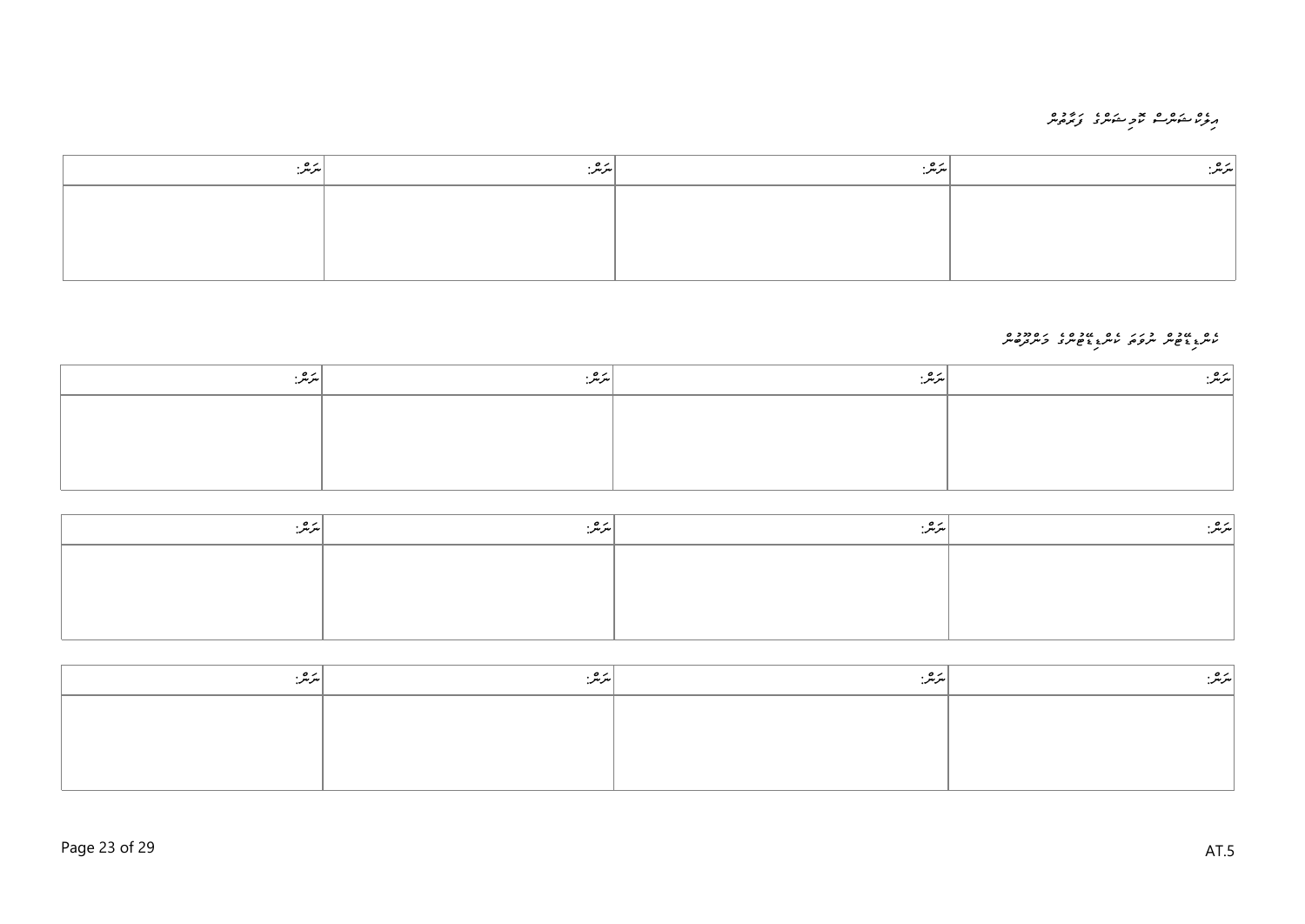| يزهر | $^{\circ}$ | ىئرىتر: |  |
|------|------------|---------|--|
|      |            |         |  |
|      |            |         |  |
|      |            |         |  |

| <sup>.</sup> سرسر. |  |
|--------------------|--|
|                    |  |
|                    |  |
|                    |  |

| ىئرىتر. | $\sim$ | ا بر هه. | لىرىش |
|---------|--------|----------|-------|
|         |        |          |       |
|         |        |          |       |
|         |        |          |       |

| 。<br>مرس. | $\overline{\phantom{a}}$<br>مر مىر | يتريثر |
|-----------|------------------------------------|--------|
|           |                                    |        |
|           |                                    |        |
|           |                                    |        |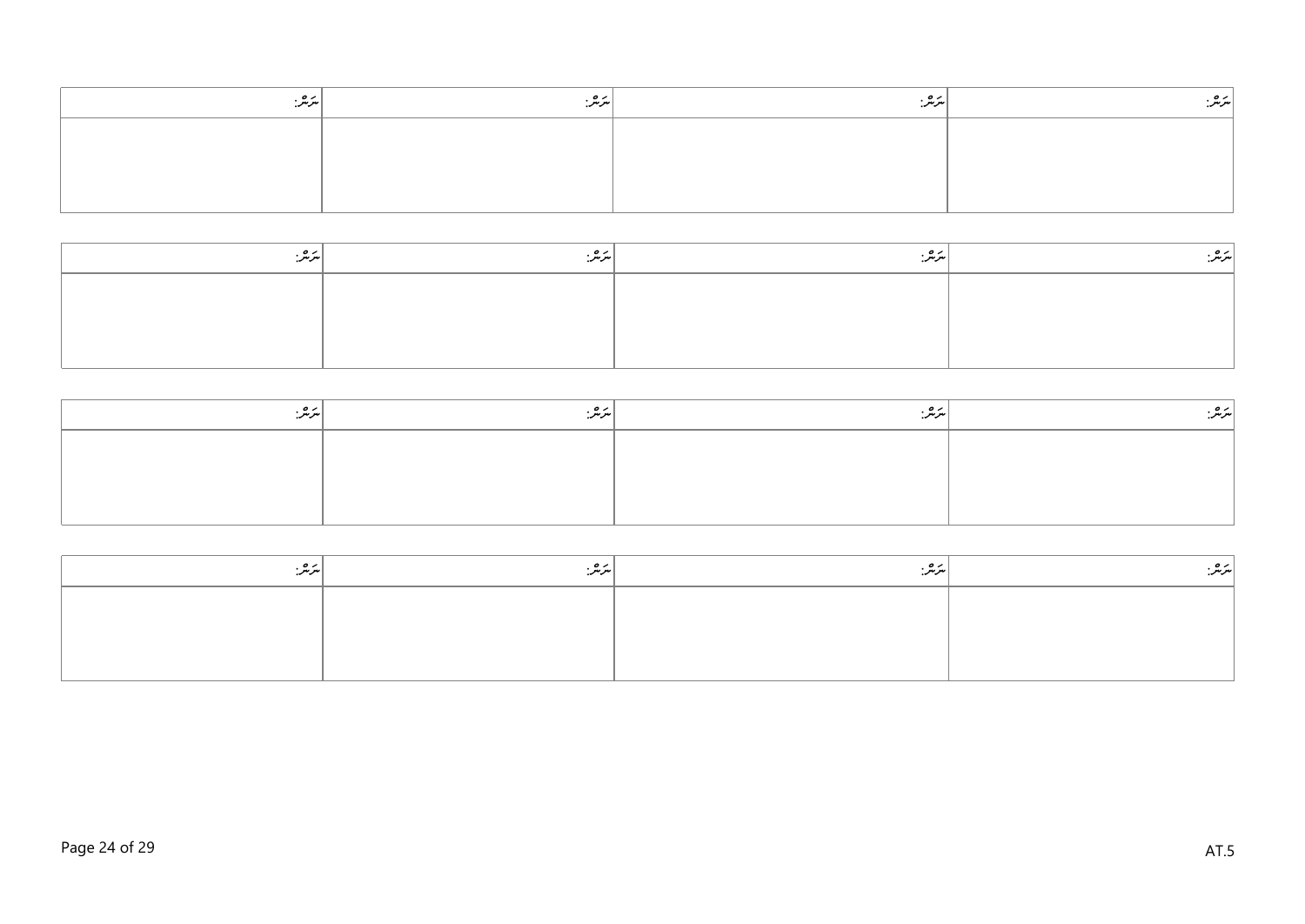| ير هو . | $\overline{\phantom{a}}$ | يرمر | اير هنه. |
|---------|--------------------------|------|----------|
|         |                          |      |          |
|         |                          |      |          |
|         |                          |      |          |

| ىر تىر: | $\circ$ $\sim$<br>" سرسر . | يترمير | o . |
|---------|----------------------------|--------|-----|
|         |                            |        |     |
|         |                            |        |     |
|         |                            |        |     |

| انترنثر: | ر ه |  |
|----------|-----|--|
|          |     |  |
|          |     |  |
|          |     |  |

|  | . ه |
|--|-----|
|  |     |
|  |     |
|  |     |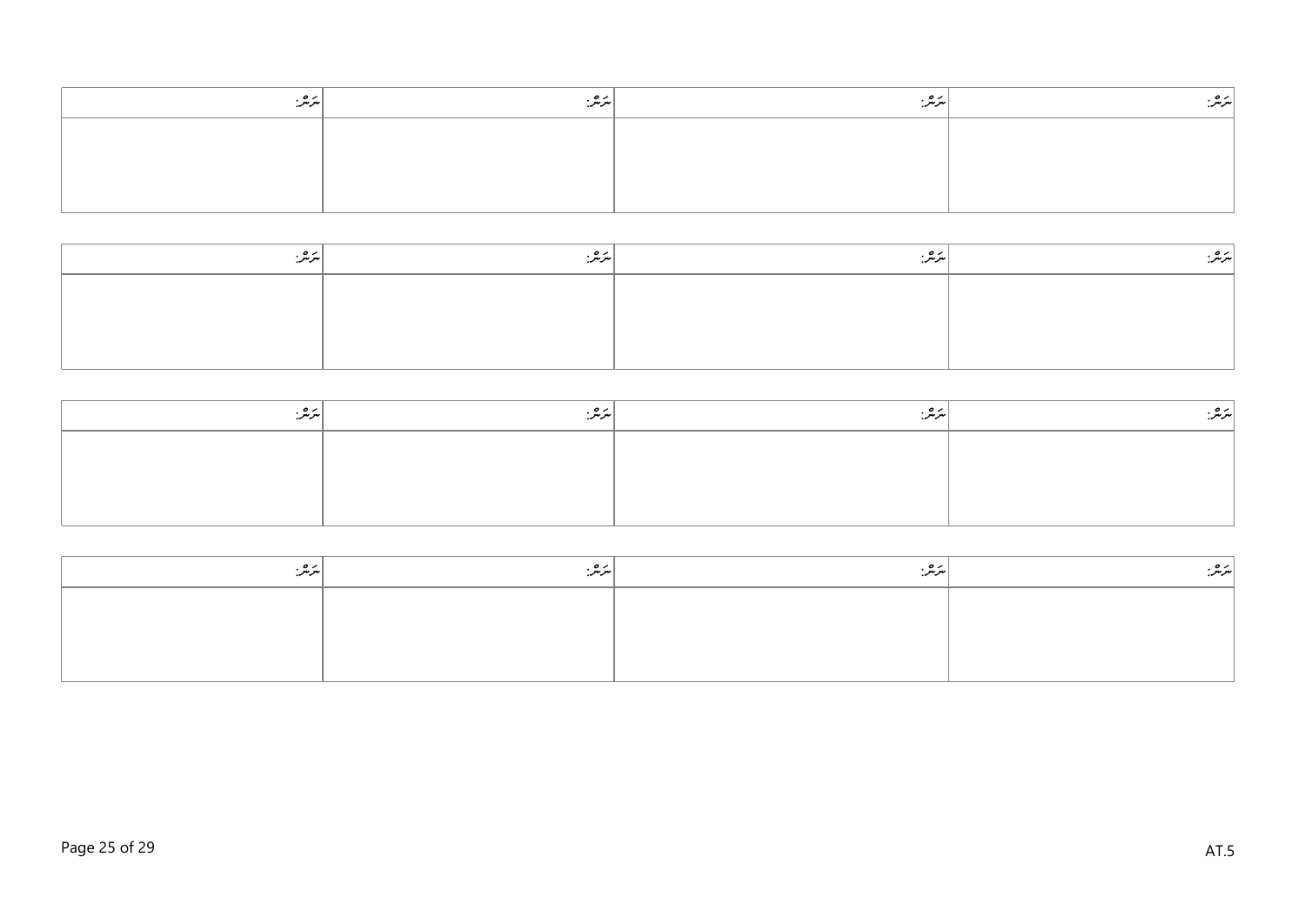| ير هو . | $\overline{\phantom{a}}$ | يرمر | اير هنه. |
|---------|--------------------------|------|----------|
|         |                          |      |          |
|         |                          |      |          |
|         |                          |      |          |

| ىر تىر: | $\circ$ $\sim$<br>" سرسر . | يترمير | o . |
|---------|----------------------------|--------|-----|
|         |                            |        |     |
|         |                            |        |     |
|         |                            |        |     |

| 'تترنثر: | 。<br>,,,, |  |
|----------|-----------|--|
|          |           |  |
|          |           |  |
|          |           |  |

|  | . ه |
|--|-----|
|  |     |
|  |     |
|  |     |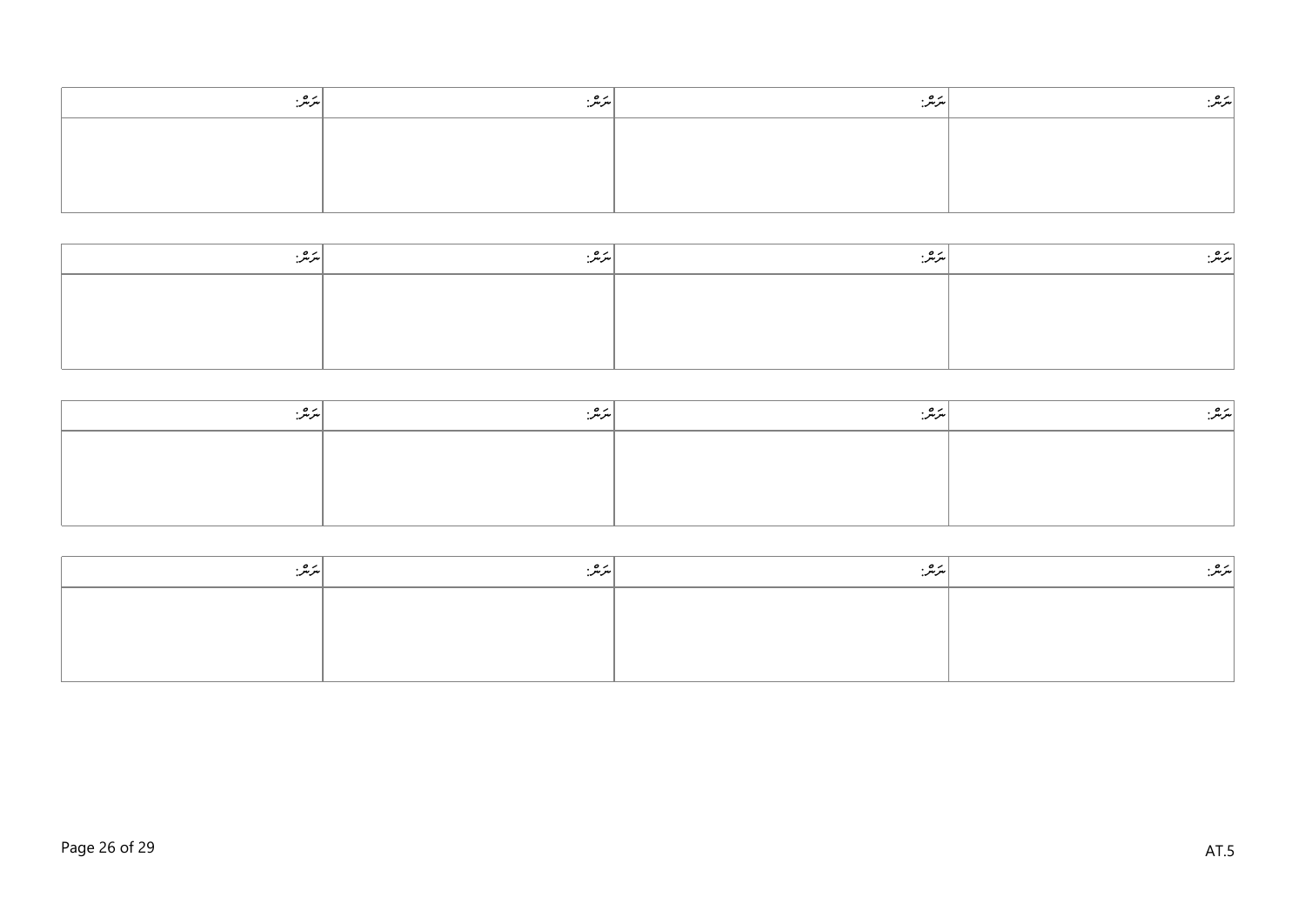| $\cdot$ | ο. | $\frac{\circ}{\cdot}$ | $\sim$<br>سرسر |
|---------|----|-----------------------|----------------|
|         |    |                       |                |
|         |    |                       |                |
|         |    |                       |                |

| ايرعر: | ر ه<br>. . |  |
|--------|------------|--|
|        |            |  |
|        |            |  |
|        |            |  |

| بر ه | 。 | $\sim$<br>َ سومس. |  |
|------|---|-------------------|--|
|      |   |                   |  |
|      |   |                   |  |
|      |   |                   |  |

| 。<br>. س | ىرىىر |  |
|----------|-------|--|
|          |       |  |
|          |       |  |
|          |       |  |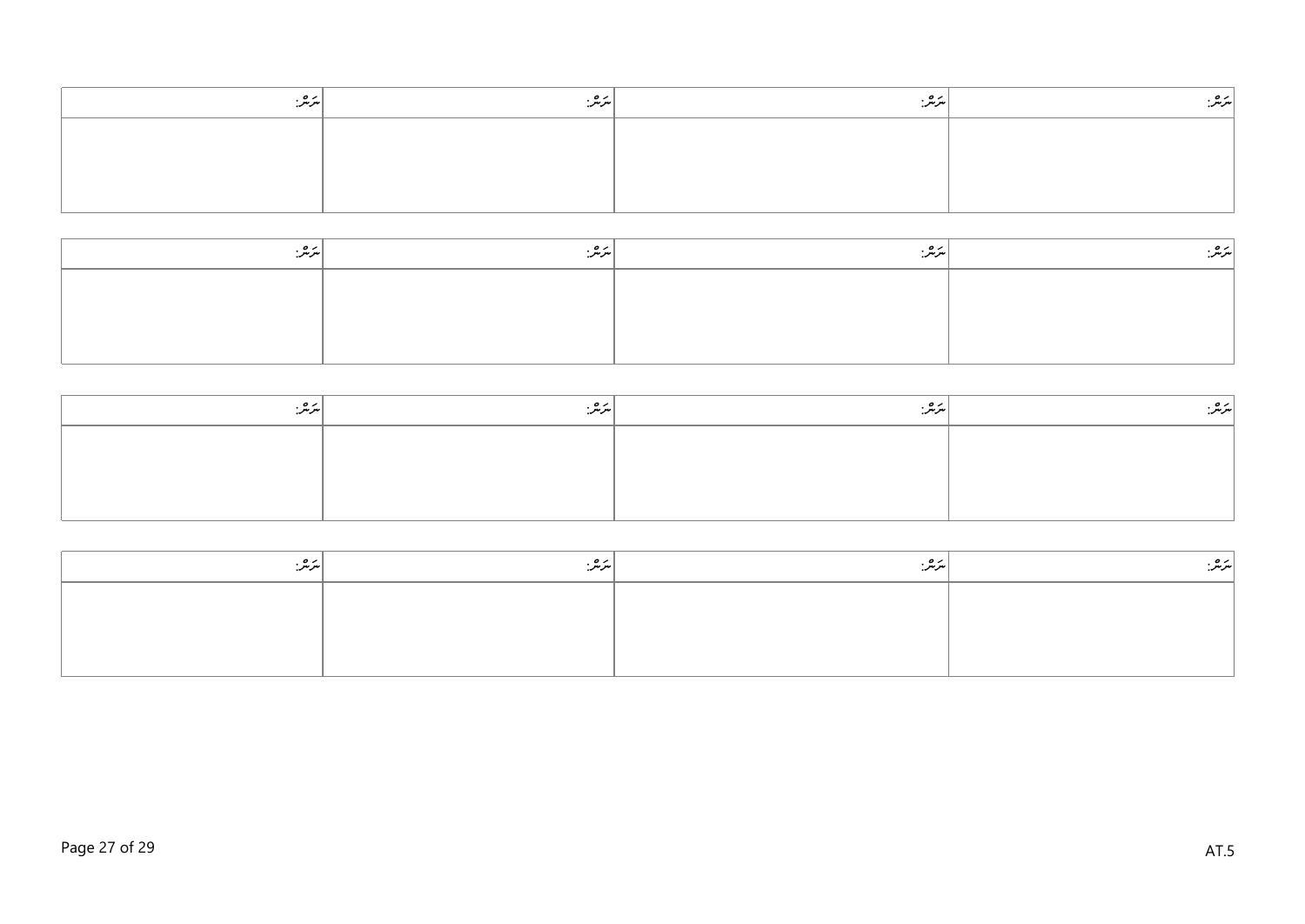| ير هو . | $\overline{\phantom{a}}$ | يرمر | لتزمثن |
|---------|--------------------------|------|--------|
|         |                          |      |        |
|         |                          |      |        |
|         |                          |      |        |

| ىر تىر: | $\circ$ $\sim$<br>" سرسر . | يترمير | o . |
|---------|----------------------------|--------|-----|
|         |                            |        |     |
|         |                            |        |     |
|         |                            |        |     |

| انترنثر: | ر ه |  |
|----------|-----|--|
|          |     |  |
|          |     |  |
|          |     |  |

|  | . ه |
|--|-----|
|  |     |
|  |     |
|  |     |